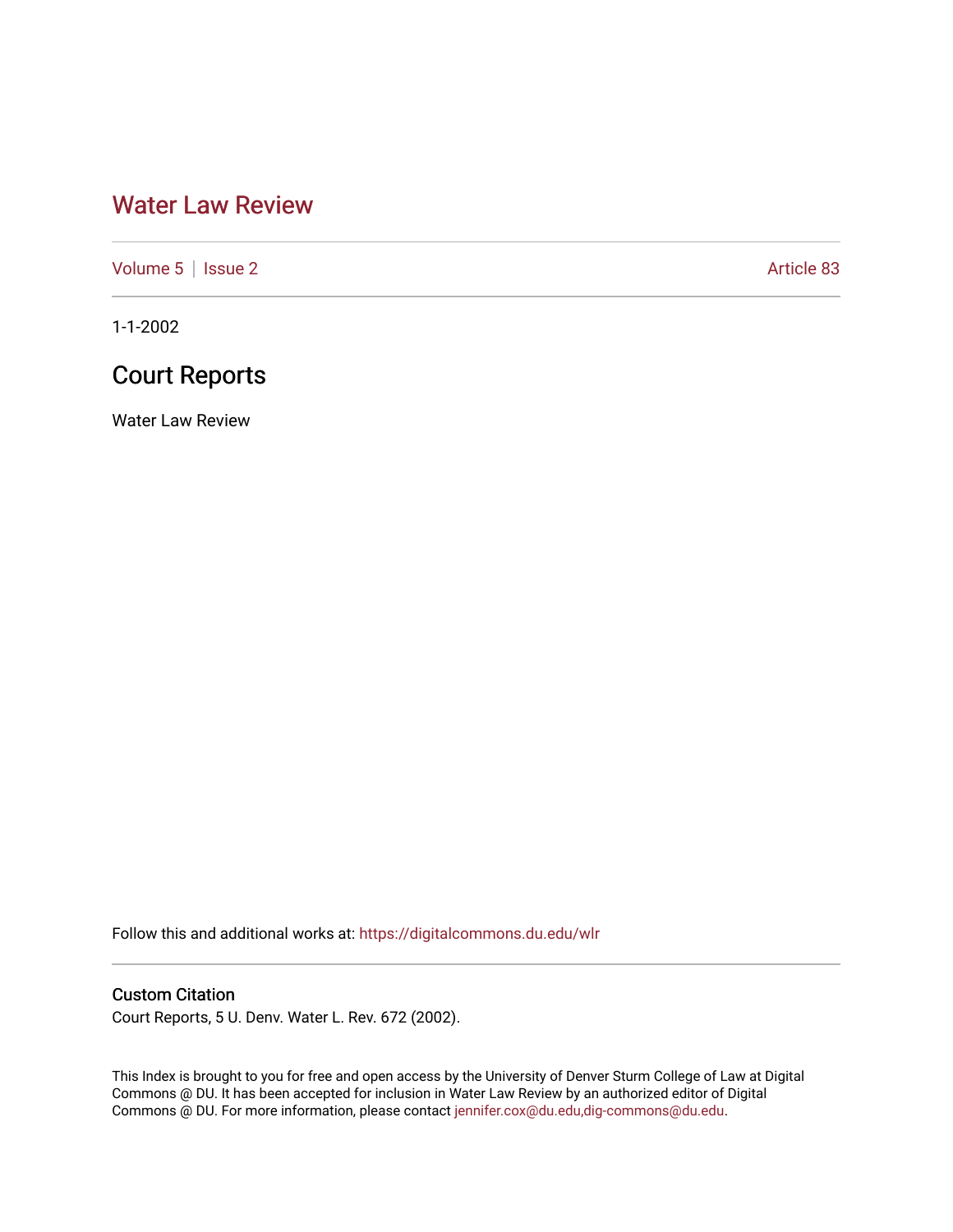$\mathcal{A}$ 

# **COURT REPORTS**

# FEDERAL COURTS

### SUPREME **COURT**

| <b>Case Name</b>                                         | Vol.:<br><b>Issue</b> | Page |
|----------------------------------------------------------|-----------------------|------|
|                                                          |                       | 154  |
| Friends of the Earth, Inc. v. Laidlaw Envtl. Servs.      |                       |      |
|                                                          |                       | 418  |
|                                                          |                       | 241  |
|                                                          |                       | 242  |
|                                                          |                       | 239  |
| Solid Waste Agency of N. Cook County v. United           |                       |      |
| States Army Corps of Eng'rs, 121 S. Ct. 675              |                       |      |
|                                                          |                       | 457  |
| <b>FIRST CIRCUIT</b>                                     |                       |      |
|                                                          |                       | 460  |
| Dubois v. United States Dep't of Agric., 270 F.3d 77     |                       |      |
|                                                          |                       | 573  |
| Mass. Water Res. Auth., Unites States v., 256 F.3d       |                       |      |
|                                                          |                       | 574  |
| Pepperell Assoc. v. United States Envtl. Protection      |                       |      |
|                                                          |                       | 244  |
|                                                          |                       |      |
| <b>SECOND CIRCUIT</b>                                    |                       |      |
| Burnette v. Carothers, Nos. 98-7835(L), 98-              |                       |      |
| 9003(CON), 1999 WL 710624 (2d Cir. Sept.                 |                       | 126  |
| Catskill Mtns. Chapter of Trout Unlimited v. City of     |                       |      |
|                                                          |                       | 577  |
| LeBlanc v. Cleveland, 198 F.3d 353 (2d Cir. 1999)  3:2   |                       | 419  |
| Mango, United States v., 199 F.3d 85 (2d Cir. 1999)  3:2 |                       | 420  |
| Natural Res. Def. Council, Inc. v. Muszynski, 268        |                       |      |
|                                                          |                       | 578  |
| S. Road Assocs. v. Int'l Bus. Machs. Corp., 216 F.3d     |                       |      |
|                                                          |                       | 157  |
| TGR Corp., United States v. 171 F.3d 762 (2d Cir.        |                       |      |
|                                                          |                       | 127  |
|                                                          |                       |      |

### THIRD CIRCUIT

| W.R. Grace & Co. v. United States Envtl. Protection |     |
|-----------------------------------------------------|-----|
|                                                     | 246 |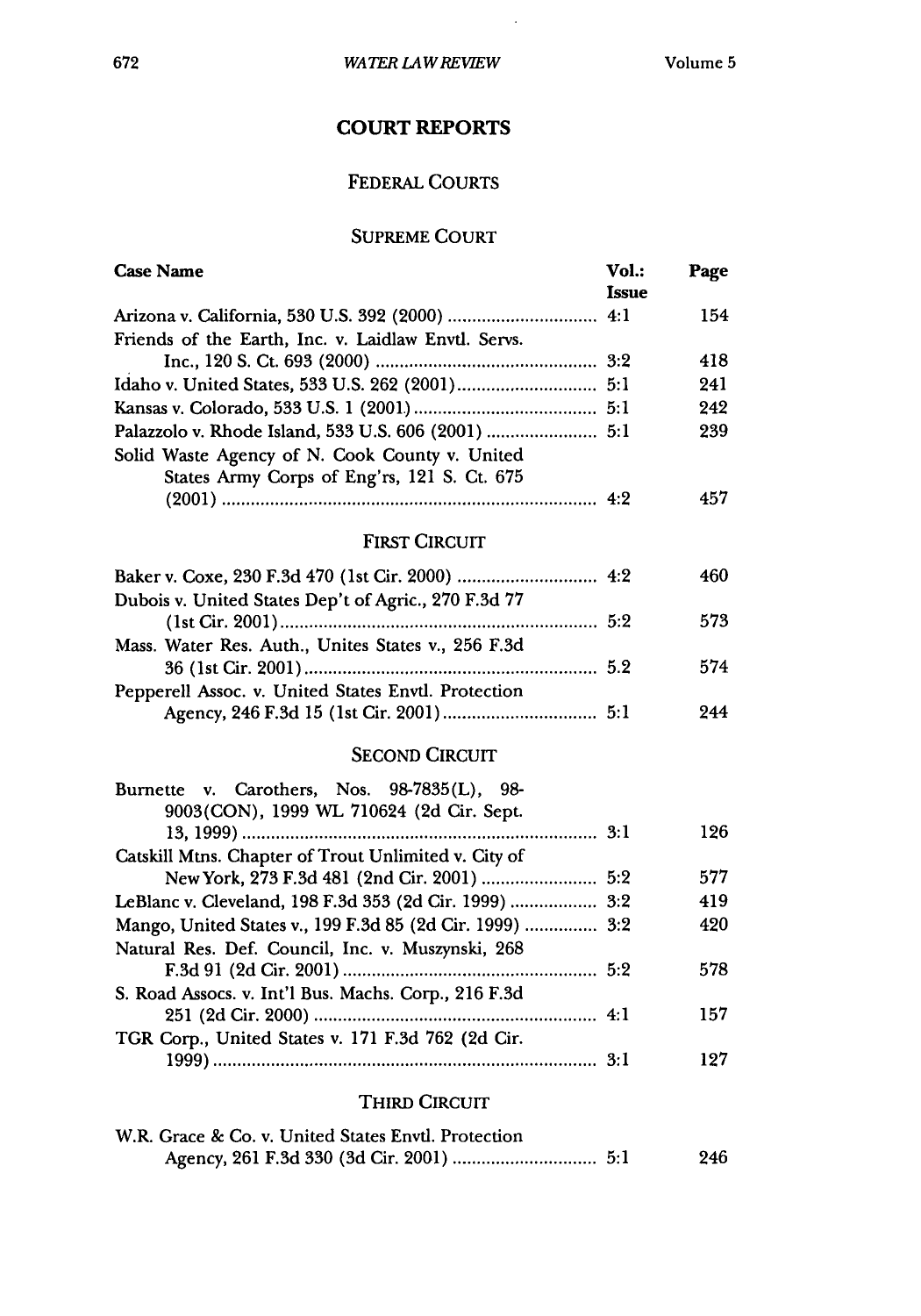### *INrDEX*

### FOURTH CIRCUIT

| Deaton, United States v., 209 F.3d 331 (4th Cir.                                       | 159 |
|----------------------------------------------------------------------------------------|-----|
| Friends of the Earth, Inc. v. Gaston Copper<br>Recycling Corp., 179 F.3d 107 (4th Cir. |     |
|                                                                                        | 128 |
| Piney Run Pres. Ass'n v. Cty. Comm'rs, 268 F.3d                                        |     |
|                                                                                        | 580 |
| Smithfield Foods, United States v., No. 97-2709,                                       |     |
| 1999 WL 713847 (4th Cir. Sept. 14, 1999)  3:1                                          | 130 |

### FIFTH CIRCUIT

| Geraghty & Miller, Inc. v. Conoco, Inc., 234 F.3d    |     |
|------------------------------------------------------|-----|
|                                                      | 461 |
| Miss. River Basin Alliance v. Westphal, 230 F.3d 170 |     |
|                                                      | 464 |
| Rice v. Harken Exploration Co., 250 F.3d 264 (5th    |     |
|                                                      | 947 |

### SIXTH **CIRCUIT**

 $\mathcal{L}$ 

| Adams County Reg'l Water Dist. v. Vill. of           |     |
|------------------------------------------------------|-----|
| Manchester, 226 F.3d 513 (6th Cir. 2000) 4:1         | 160 |
| Jolly, United States v., No. 99-5700, 2000 U.S. App. |     |
|                                                      | 467 |
| Jones v. City of Lakeland, 224 F.3d 518 (6th Cir.    |     |
|                                                      | 162 |
| M/G Transp. Servs., Inc. v. Water Quality Ins.       |     |
|                                                      | 465 |
| Michigan Peat v. United States Envtl. Protection     |     |
|                                                      | 132 |
| White, United States v., 270 F.3d 356 (6th Cir.      |     |
|                                                      | 582 |

### **SEVENTH CIRCUIT**

| Alshabkhoun, United States v., 277 F.3d 930 (7th     |     |
|------------------------------------------------------|-----|
|                                                      | 584 |
| Chemetco, Inc., United States v., 274 F.3d 1154      |     |
|                                                      | 586 |
| Kaukauna v. Fed. Energy Regulatory Comm'n, 214       |     |
|                                                      | 163 |
| Kelly v. United States Envtl. Protection Agency, No. |     |
| 99-2496, 2000 U.S. App. LEXIS 1786 (7th              |     |
|                                                      | 422 |
| Krilich, United States v., 209 F.3d 968 (7th Cir.    |     |
|                                                      | 165 |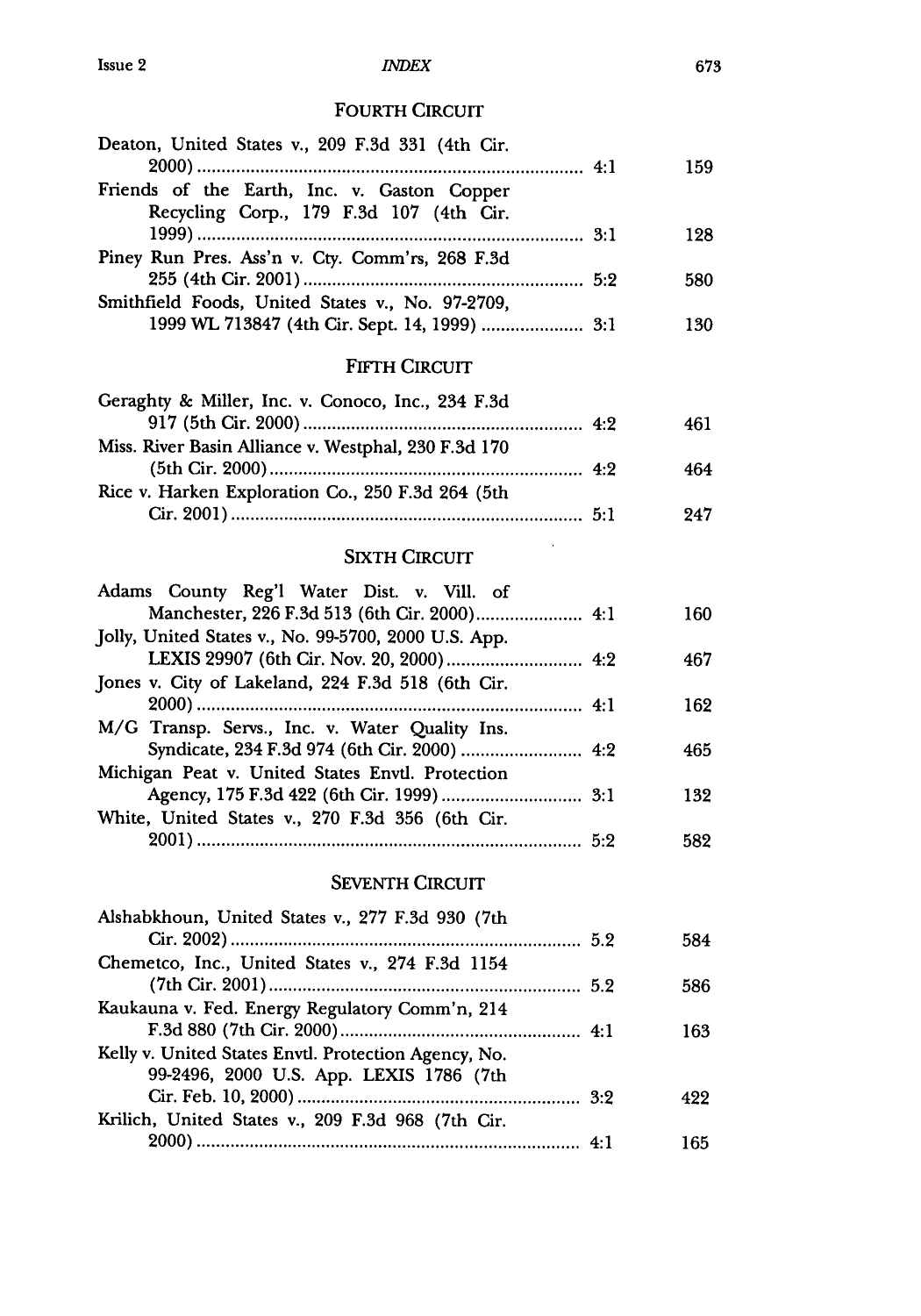$\sim 10^6$ 

| Solid Waste Agency of N. Cook County v. United    |     |
|---------------------------------------------------|-----|
| States Army Corps of Eng'rs, 191 F.3d 845         |     |
| (7th Cir. 1999), petition for cert. filed, Jan.   |     |
|                                                   | 423 |
| Wisconsin v. Federal Energy Regulatory Comm'n,    |     |
|                                                   | 425 |
| Wisconsin v. United States EPA, 266 F.3d 741 (7th |     |
|                                                   | 583 |
|                                                   |     |

# EIGHTH CIRCUIT

| Armstrong v. Asarco, Inc., 138 F.3d 382 (8th Cir. |     |
|---------------------------------------------------|-----|
|                                                   | 133 |
| Missouri v. City of Glasgow, No. 97-2279, 1998 WL |     |
|                                                   | 127 |
|                                                   | 166 |
|                                                   |     |

### NINTH CIRCUIT

| Alaska Wildlife Alliance v. National Park Service,  |     |     |
|-----------------------------------------------------|-----|-----|
|                                                     |     | 330 |
| Alpine Land & Reservoir Co., United States v., 174  |     |     |
|                                                     |     | 139 |
| Alpine Land & Reservoir Co., United States v., 279  |     |     |
|                                                     |     | 592 |
| American Rivers v. Federal Energy Regulatory        |     |     |
|                                                     |     | 135 |
| B.J. Carney Indus., Inc. v. United States           |     |     |
| Environmental Protection Agency, 192 F.3d           |     |     |
|                                                     |     | 427 |
| B.J. Carney Indus. Inc. v. United States Envtl.     |     |     |
| Protection Agency, No. 98-70315, 1999 WL            |     |     |
|                                                     |     | 137 |
| Carson Harbor Vill., Ltd. v. Unocal Corp., 227 F.3d |     |     |
|                                                     |     | 168 |
| City of Portland v. The Boeing Co. & Cascade        |     |     |
| Corp., 2002 U.S. Dist. LEXIS 2209                   | 5:2 | 591 |
| Defenders of Wildlife v. Browner, No. 98-71080,     |     |     |
| 1999 WL 717721 (9th Cir. Sept. 15, 1999)  3:1       |     | 138 |
| Defenders of Wildlife v. Browner, 191 F.3d 1159     |     |     |
|                                                     |     | 429 |
| Ecological Rights Found. v. Pac. Lumber Co., 230    |     |     |
|                                                     |     | 468 |
| Firebaugh Canal Co. v. United States, 203 F.3d 568  |     |     |
|                                                     |     | 430 |
| Hagberg, United States v., 207 F.3d 569 (9th Cir.   |     |     |
|                                                     |     | 170 |

 $\hat{\mathcal{A}}$ 

 $\bar{\mathcal{A}}$ 

 $\hat{\mathcal{E}}$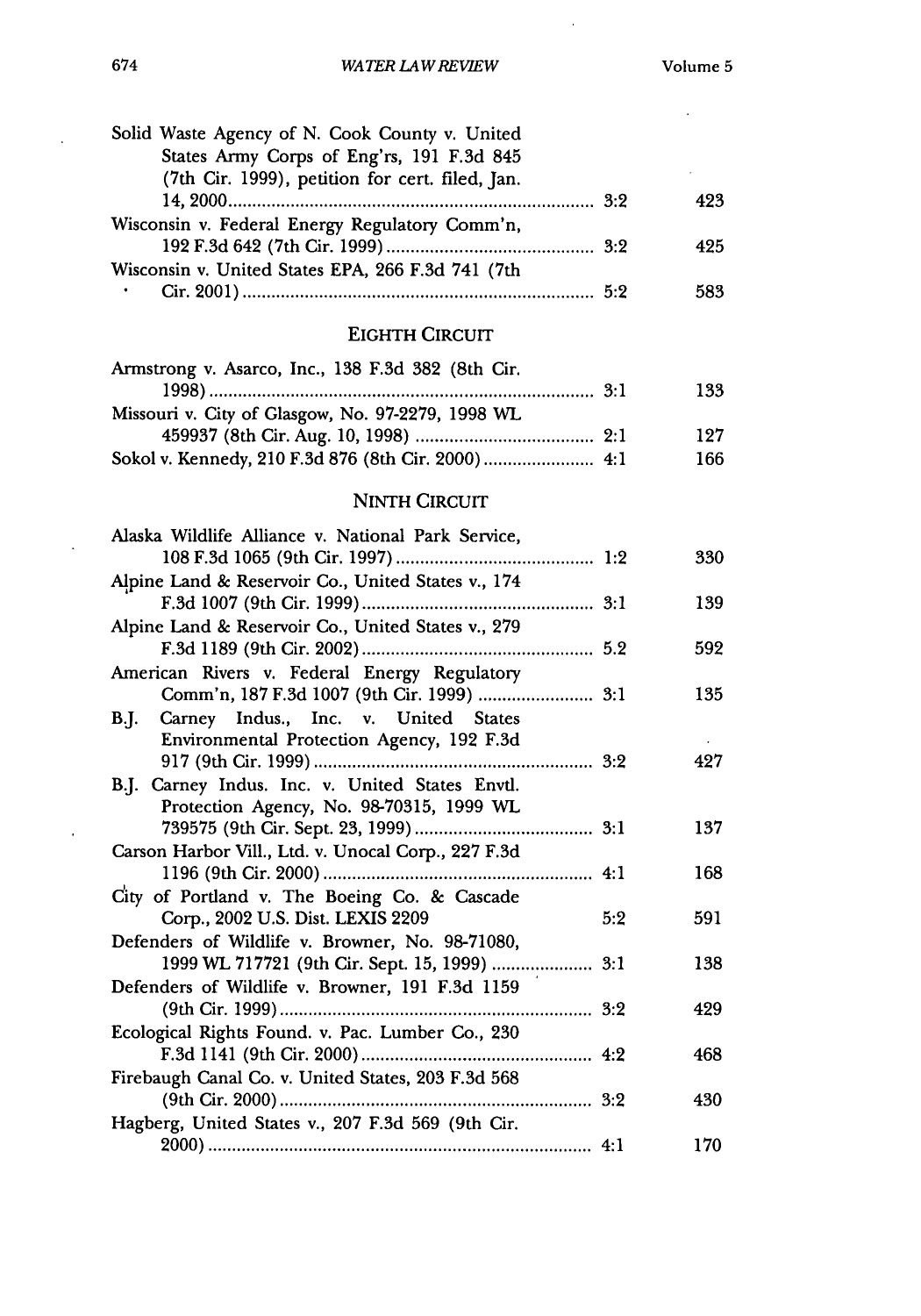| Iverson, United States v., 162 F.3d 1015 (9th Cir.        |     |     |
|-----------------------------------------------------------|-----|-----|
|                                                           |     | 321 |
| Klamath Water Users Protective Assoc. v. Patterson,       |     |     |
|                                                           |     | 432 |
| Mohave Valley Irrigation & Drainage Dist. v.              |     |     |
|                                                           |     | 250 |
| Montana v. United States Envtl. Protection Agency,        |     | 318 |
| Muckleshoot Indian Tribe, United States v., 235           |     |     |
|                                                           |     | 472 |
| Natural Res. Def. Council v. United States Envtl.         |     |     |
| Prot. Agency, 279 F.3d 1180 (9th Cir. 2002)  5.2          |     | 589 |
| Natural Res. Def. Council v. S.W. Marine, Inc., 236       |     |     |
|                                                           |     | 470 |
| Orr Water Ditch Co., United States v., 256 F.3d 935       |     |     |
|                                                           |     | 248 |
| Sierra Club v. Whitman, 268 F.3d 898, (9th Cir.           |     |     |
|                                                           |     | 588 |
|                                                           |     |     |
| <b>TENTH CIRCUIT</b>                                      |     |     |
| Alaska Wildlife Alliance v. National Park Service,        |     |     |
|                                                           |     | 330 |
| American Wildlands v. Browner, 260 F.3d 1192              |     |     |
|                                                           |     | 251 |
| Diamond Bar Cattle Co. v. United States, 168 F.3d         |     |     |
|                                                           |     | 141 |
| Elephant Butte Irrigation Dist. v. United States          |     |     |
| Dept. of Interior, 269 F.3d 1158 (10th Cir.               | 5:2 | 594 |
| 2001)<br>Hayes v. Whitman, 264 F.3d 1017 (10th Cir. 2001) | 5:2 | 597 |
| Sanpete Water Conservancy Dist. v. Carbon Water           |     |     |
| Conservancy Dist., 226 F.3d 1170 (10th Cir.               |     |     |
|                                                           |     | 172 |
|                                                           |     |     |
| <b>ELEVENTH CIRCUIT</b>                                   |     |     |
|                                                           |     | 142 |
| D.C. CIRCUIT                                              |     |     |
| Chlorine Chemistry Council & Chem. Mfrs. Ass'n v.         |     |     |
| Envtl. Prot. Agency, 206 F.3d 1286 (D.C. Cir.             |     |     |
|                                                           |     | 184 |
| Nat'l Wildlife Fed'n v. Browner, 237 F.3d 670 (D.C.       |     |     |
|                                                           |     | 479 |
| Slinger Drainage, Inc. v. EPA, 237 F.3d 681 (D.C.         |     |     |
|                                                           |     | 481 |
|                                                           |     |     |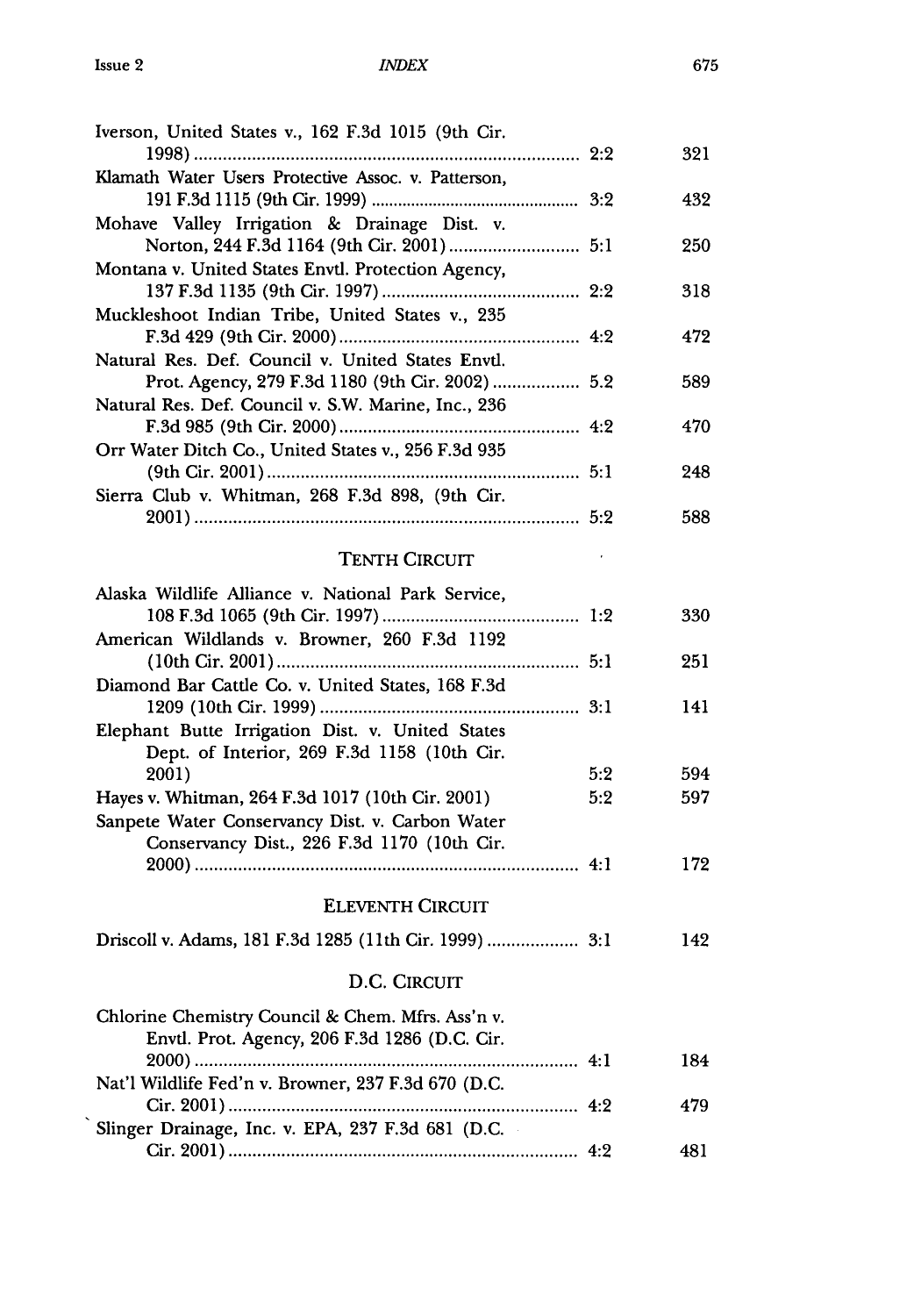### FEDERAL CLAIMS **COURT**

| Brace v. United States, 51 Fed. Cl. 649 (2002)     | 5:2 | 598 |
|----------------------------------------------------|-----|-----|
| Broadwater Farms Joint Venture v. United States,   |     |     |
|                                                    |     | 434 |
|                                                    |     | 254 |
| Lakewood Assocs. v. United States, 45 Fed. Cl. 320 |     |     |
|                                                    |     | 435 |
| Palm Beach Isles Assoc. v. United States, No. 93-  |     |     |
| 654L, 1998 WL 784551 (Fed. Cl. Oct. 19,            |     |     |
|                                                    |     | 319 |
| Tulare Lake Basin Water Storage Dist. v. United    |     |     |
|                                                    |     | 959 |

### FEDERAL DISTRICT COURTS

### **ALABAMA**

| Iberville Parish Waterworks Dist. No. 3 v. Novartis |     |
|-----------------------------------------------------|-----|
| Crop Protection, Inc., 45 F. Supp. 2d 934           |     |
|                                                     | 144 |

### **CALIFORNIA**

| Advanced Micro Devices, Inc. v. National           |     |
|----------------------------------------------------|-----|
| Semiconductor Corp., 38 F. Supp. 2d 802            |     |
|                                                    | 146 |
| Alisal Water Corp., United States v., 114 F. Supp. |     |
|                                                    | 176 |
| California v. California Coastal Comm'n, 150 F.    |     |
|                                                    | 255 |
| Cmtys. for a Better Env't v. Tosco Ref. Co., No. C |     |
| 00-0248, 2001 U.S. Dist. LEXIS 1161 (N.D.          |     |
|                                                    | 474 |
| Pac. Coast Fed'n of Fisherman's Ass'ns v. United   |     |
| States Bureau of Reclamation, 138 F. Supp.         |     |
|                                                    | 257 |
| Pronsolino v. Marcus, 91 F. Supp. 2d 1337 (N.D.    |     |
|                                                    | 174 |
| Woodward v. Goodwin, No. C 99-1103 MJJ, 2000       |     |
| U.S. Dist. LEXIS 7642, (N.D. Cal. May 12,          |     |
|                                                    | 178 |

### COLORADO

| Am. Wildlands v. Browner, 94 F. Supp. 2d 1150 (D. |     |
|---------------------------------------------------|-----|
|                                                   | 180 |
| Cabeza de Vaca Land & Cattle Co., L.L.C. v.       |     |
| Babbitt, 58 F. Supp. 2d 1226 (D. Colo. 1999)  3:2 | 436 |

 $\sim 10^{-10}$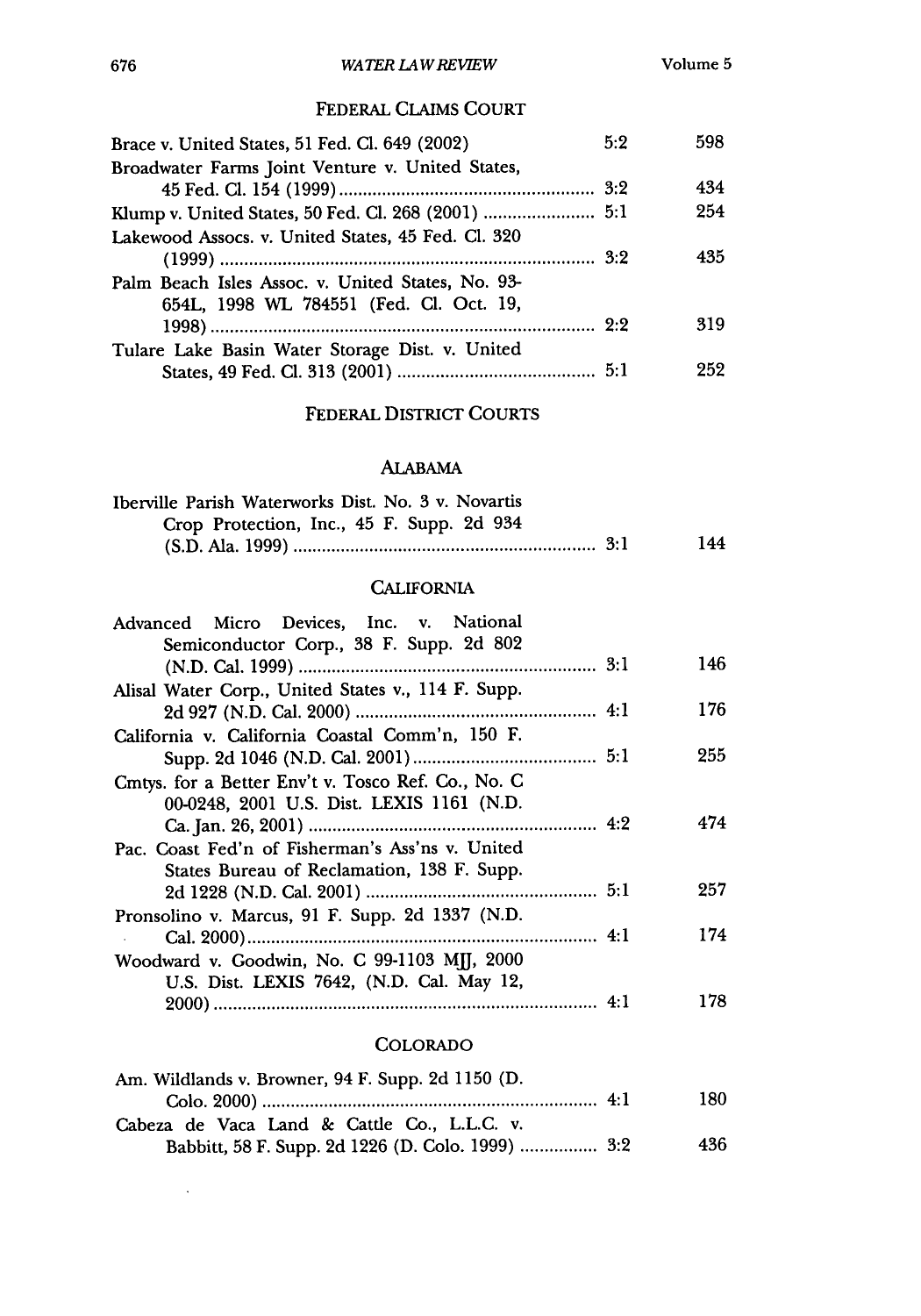| United States v. Power Eng'g Co., 125 F. Supp. 2d                                                     |     | 475 |
|-------------------------------------------------------------------------------------------------------|-----|-----|
| <b>CONNECTICUT</b>                                                                                    |     |     |
| Caprio v. Upjohn Co., 148 F. Supp. 2d 168 (D.                                                         |     | 258 |
| <b>DISTRICT OF COLUMBIA</b>                                                                           |     |     |
| Am. Mining Cong. v. United States Army Corps of<br>Burke v. U.S. Envtl. Prot. Agency, 127 F. Supp. 2d |     | 182 |
| 4:2                                                                                                   |     | 477 |
| Friends of the Earth, Inc. v. U.S. Army Corps of                                                      |     | 186 |
| <b>GEORGIA</b>                                                                                        |     |     |
| Altamaha Riverkeepers v. City of Cochran, 162 F.                                                      |     | 600 |
| <b>IDAHO</b>                                                                                          |     |     |
| Idaho Rural Council v. Bosma, 143 F. Supp. 2d                                                         |     | 259 |
| <b>ILLINOIS</b>                                                                                       |     |     |
| Indus. Enclosure Corp. v. N. Ins. Co. of N.Y., No.<br>97 C 6850, 2000 U.S. Dist. LEXIS 11567          |     | 187 |
| Sheegog v. Washington, No. 99 C 7283, 2000 U.S.<br>Dist. LEXIS 9863 (N.D. Ill. July 10, 2000)  4:1    |     | 189 |
| United States v. Hartz Constr. Co., No. 98C4785,<br>1999 WL 417388 (N.D. Ill., June 15, 1999)  3:2    |     | 438 |
| United States v. Krilich, 152 F. Supp. 2d 983 (N.D.                                                   |     | 261 |
| <b>INDIANA</b>                                                                                        |     |     |
| Alcoa, Inc., United States v., 98 F. Supp. 2d 1031<br>(N.D. Ind. 2000)<br>4:1                         |     | 193 |
| Hoosier Envtl. Council, Inc. v. U.S. Army Corps of<br>Eng'rs, 105 F. Supp. 2d 953 (D.C. Ind. 2000)    | 4:1 | 190 |
| Metalite Corp., United States v., NA 99-008-CR-<br>B/N, 2000 U.S. Dist. LEXIS 11507 (S.D. Ind.        |     | 195 |

Save the Valley, Inc. v. United States Envt'l Prot.

Agency, **99** F. Supp. **2d 981 (D. Ind.** 2000) **....................** 4:1 **192**

677  $\hat{\mathcal{A}}$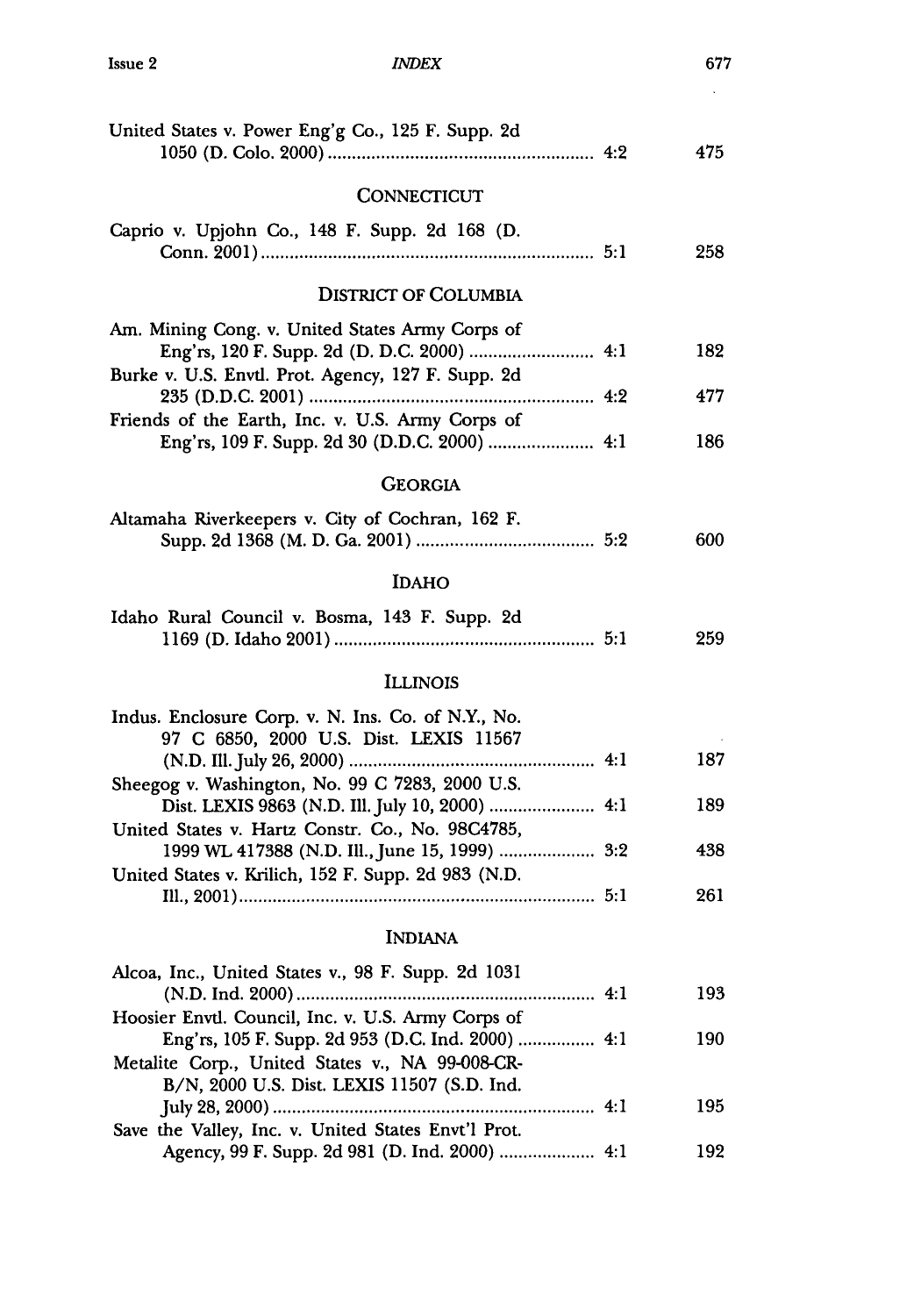### KANSAS

| Cameron v. Navarre Farmers Union Coop. Ass'n,                                                                                           | 439 |
|-----------------------------------------------------------------------------------------------------------------------------------------|-----|
| LOUISIANA                                                                                                                               |     |
| Save Our Wetlands v. Conner, No. 98-3625, 2000<br>U.S. Dist. LEXIS 10496 (E.D. La. July 20,                                             | 196 |
| Save Our Wetlands v. United States Army Corps of<br>Eng'rs, No. 01-3472, 2002 U.S. Dist. LEXIS                                          | 602 |
| United States v. A.J.S., Inc., No. CIV.A.00-0263-C,<br>2000 U.S. Dist. LEXIS 17388 (E.D. La. Nov.                                       |     |
|                                                                                                                                         | 481 |
| <b>MAINE</b>                                                                                                                            |     |
| South Port Marine, LLC v. Gulf Oil Ltd.<br>Partnership, 73 F. Supp. 2d 17 (D. Me.                                                       | 440 |
| United States Pub. Interest Research Group v.<br>Heritage Salmon, Inc., No. 00-150-B-C, 2001<br>U.S. Dist. LEXIS 13283 (D. Me. Aug. 28, |     |
|                                                                                                                                         | 603 |
| <b>MARYLAND</b>                                                                                                                         |     |
| Mayor of Baltimore v. Susquehanna River Basin<br>Comm'n, No. WMN-98-3135, 2000 U.S. Dist.                                               | 198 |
| <b>MASSACHUSETTS</b>                                                                                                                    |     |
| L.B. Corp. v. Schweitzer-Mauduit Int'l, Inc., 121 F.<br>Massachusetts Water Resources Auth., United                                     | 482 |
|                                                                                                                                         | 145 |
| MICHIGAN                                                                                                                                |     |
| Kalamazoo River Study Group v. Rockwell Int'l., 3<br>Michigan, United States v., 122 F. Supp. 2d 785                                    | 323 |
|                                                                                                                                         | 484 |
| <b>MINNESOTA</b>                                                                                                                        |     |
| Mississippi River Revival, Inc. v. Cities of<br>Minneapolis and St. Paul, MN, 145 F. Supp.                                              |     |
|                                                                                                                                         | 262 |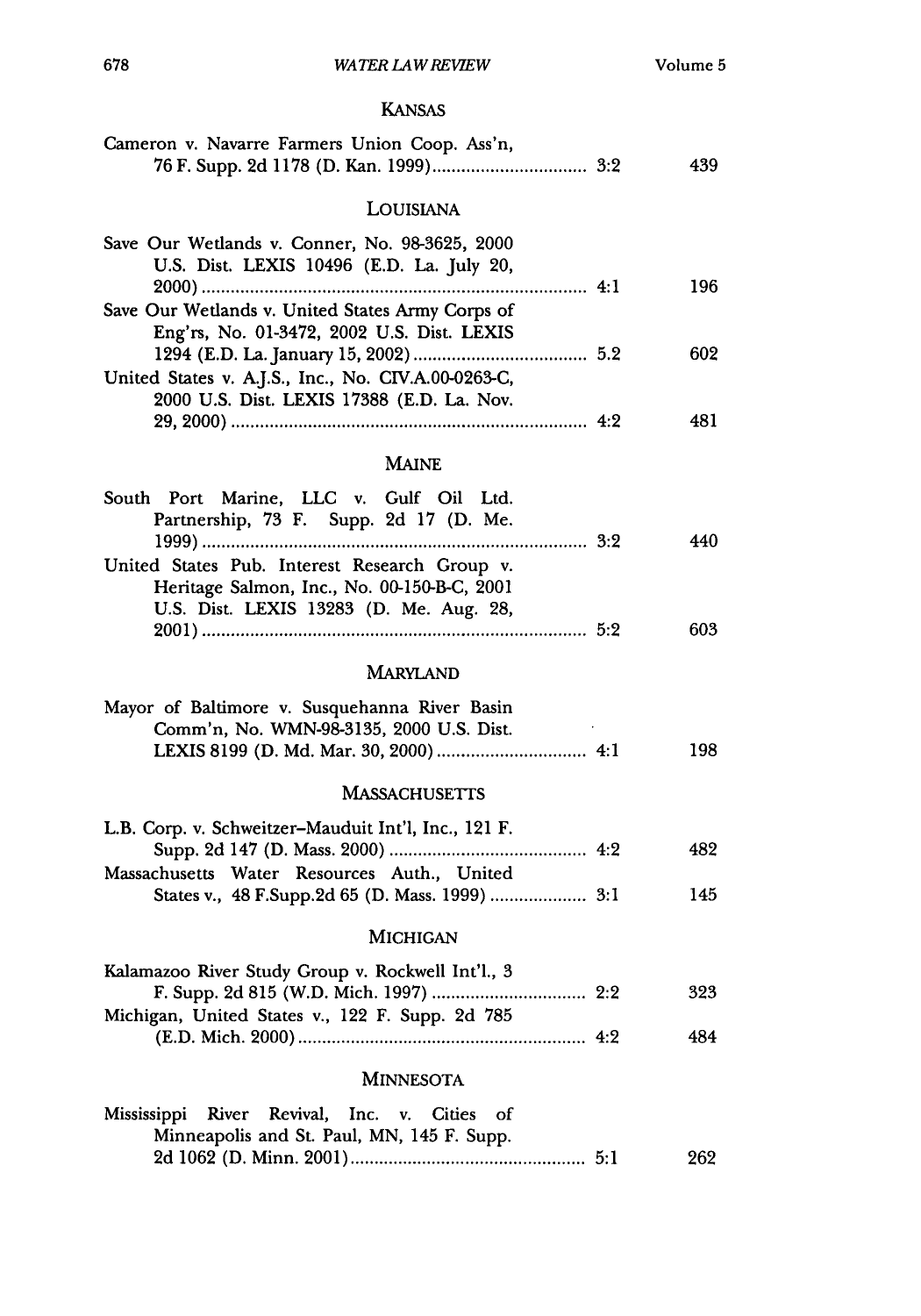$\bar{\star}$ 

 $\alpha$ 

### *INDEX*

# **MONTANA**

| Buday, United States v., 138 F. Supp. 2d 1282 (D.    |     | 263 |  |
|------------------------------------------------------|-----|-----|--|
| Madison v. Graham, 126 F. Supp. 2d 1320 (D.          |     |     |  |
|                                                      |     | 485 |  |
|                                                      |     |     |  |
| NEW HAMPSHIRE                                        |     |     |  |
| Purity Springs Resort v. TIG Ins. Co., No. 99-295-   |     |     |  |
| JD, 2000 U.S. Dist. LEXIS 10918 (D. N.H.             |     |     |  |
|                                                      |     | 200 |  |
| NEW YORK                                             |     |     |  |
| Atl. States Legal Found., Inc. v. Browner, No. 00-   |     |     |  |
| 1947, 2000 U.S. Dist. LEXIS 12511 (S.D.N.Y.          |     |     |  |
|                                                      |     | 201 |  |
| D'Agnillo v. U.S. Dep't of Housing & Urban Dev.,     |     |     |  |
| No. 89 Civ. 5609 (CSH), 2000 U.S. Dist.              |     |     |  |
|                                                      |     | 487 |  |
| Natural Res. Def. Council, Inc. v. Fox, 93 F. Supp.  |     |     |  |
|                                                      |     | 202 |  |
| No Spray Coalition, Inc., v. City of New York, No.   |     |     |  |
| 00 Civ. 5395, 2000 U.S. Dist. LEXIS 13919            |     |     |  |
|                                                      |     | 204 |  |
|                                                      |     |     |  |
| <b>OHIO</b>                                          |     |     |  |
| Le-Ax Water Dist. v. City of Athens, 174 F. Supp. 2d |     |     |  |
|                                                      |     | 604 |  |
| Technical Rubber Co. v. Buckeye Egg Farm, L.P.,      |     |     |  |
| No. 2:99-CV-1413, 2000 U.S. Dist. LEXIS              |     |     |  |
|                                                      |     | 205 |  |
|                                                      |     |     |  |
| <b>OREGON</b>                                        |     |     |  |
| Kandra v. United States, 145 F. Supp. 2d 1192 (D.    |     |     |  |
|                                                      |     | 264 |  |
| Nat'l Wildlife Fed'n v. United States Army Corps of  |     |     |  |
| Eng'rs, 92 F. Supp. 2d 1072 (D. Or. 2000)  4:1       |     | 207 |  |
| N.W. Envtl. Def. Ctr. v. Blue Heron Paper Co., No.   |     |     |  |
| 00-1201-KI, 2000 U.S. Dist. LEXIS 17848 (D.          |     |     |  |
|                                                      |     | 489 |  |
| Umatilla Waterquality Protective Ass'n, Inc. v.      |     |     |  |
| Smith Frozen Foods, Inc., 962 F. Supp. 1312          |     |     |  |
|                                                      |     | 128 |  |
| <b>PUERTO RICO</b>                                   |     |     |  |
|                                                      | ÷   |     |  |
| Colbro Ship Management Co. v. United States, 84      |     |     |  |
|                                                      | 3:2 | 441 |  |

 $\bar{\mathbf{r}}$  $\pmb{\epsilon}$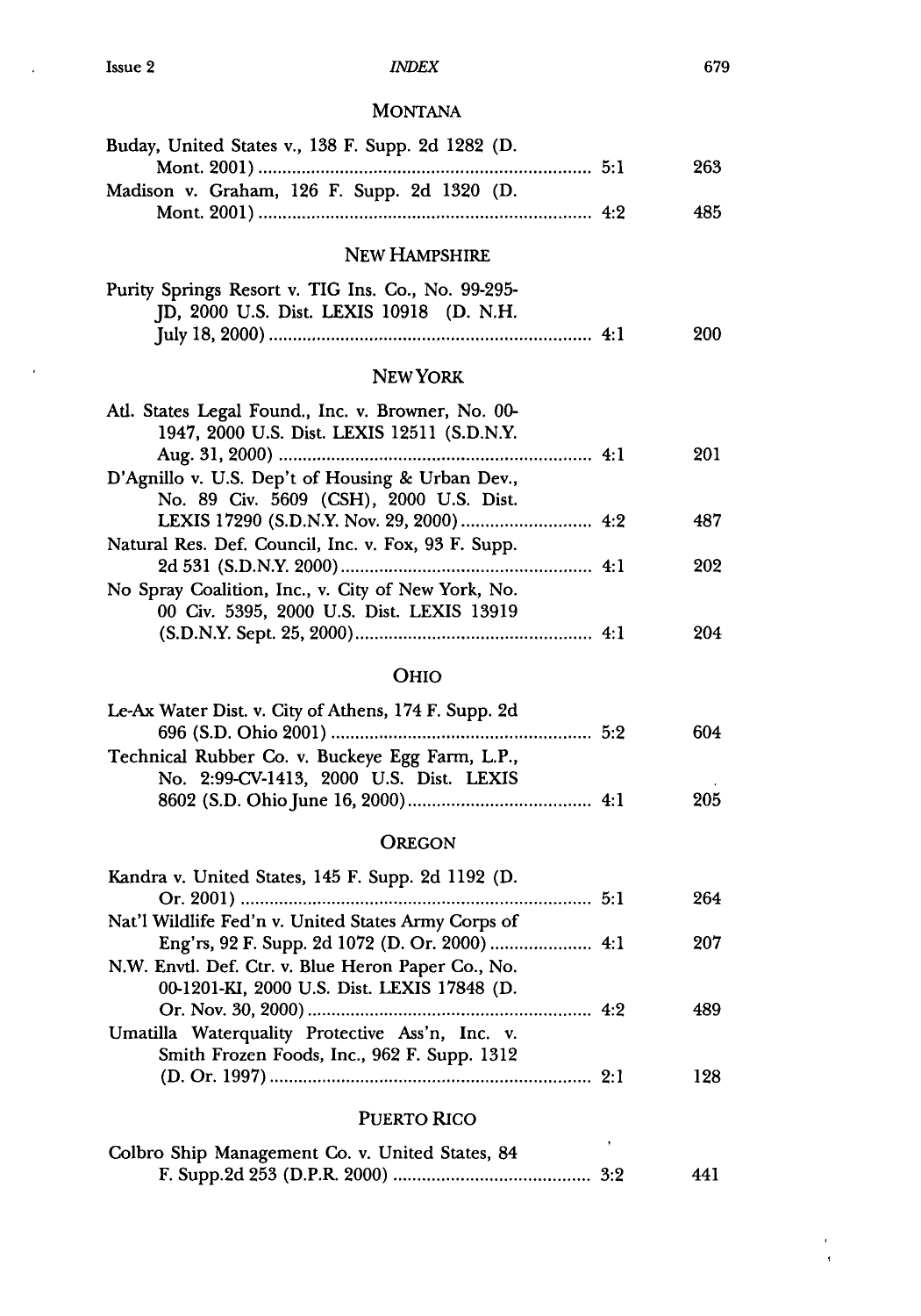| 680<br>WATER LAW REVIEW                                                                         | Volume 5 |
|-------------------------------------------------------------------------------------------------|----------|
| Commonwealth of Puerto Rico, United States v.,                                                  | 266      |
| <b>TEXAS</b>                                                                                    |          |
| Martin Marietta Materials Southwest, Ltd. v. St.<br>Paul Guardian Ins. Co., 145 F. Supp. 2d 794 | 267      |
| Virginia                                                                                        |          |
| American Canoe Ass'n v. United States Envtl.<br>Protection Agency, 54 F. Supp. 2d 621 (E.D.     | 149      |
| WASHINGTON                                                                                      |          |
| Waste Action Project v. Clark County, 45 F. Supp.                                               | 150      |

 $\hat{\boldsymbol{\beta}}$ 

# STATE COURTS

### ALABAMA

| City of Dothan v. Eighty-Four West, Inc., No.      |     |
|----------------------------------------------------|-----|
| 2991351, 20001 Ala. Civ. App. LEXIS 313            |     |
|                                                    | 268 |
| Cove Prop., Inc. v. Walter Trent Marina, Inc., 702 |     |
|                                                    | 152 |
| Ex Parte Cove Props., Inc., No. 1981893, 2000 Ala. |     |
|                                                    | 208 |
| Russell Corp. v. Sullivan, No. 1981074, 2000 Ala.  |     |
|                                                    | 209 |
| Snyder v. Howard Plumbing & Heating Co., No.       |     |
| 2991066, 2000 Ala. Civ. App. LEXIS 578             |     |
|                                                    | 212 |
| Water Works & Sewer Bd. of Selma v. Randolph,      |     |
| No. 1002182, 2002 Ala. LEXIS 34 (Ala. Feb.         |     |
|                                                    | 605 |
|                                                    |     |

## ALASKA

| Alaska v. Marie Arnariak v. Adam Arnariak, 941 |     |
|------------------------------------------------|-----|
|                                                | 129 |
|                                                | 131 |
| Kodiak Island Borough v. Exxon Corp., 991 P.2d |     |
|                                                | 443 |

ARIZONA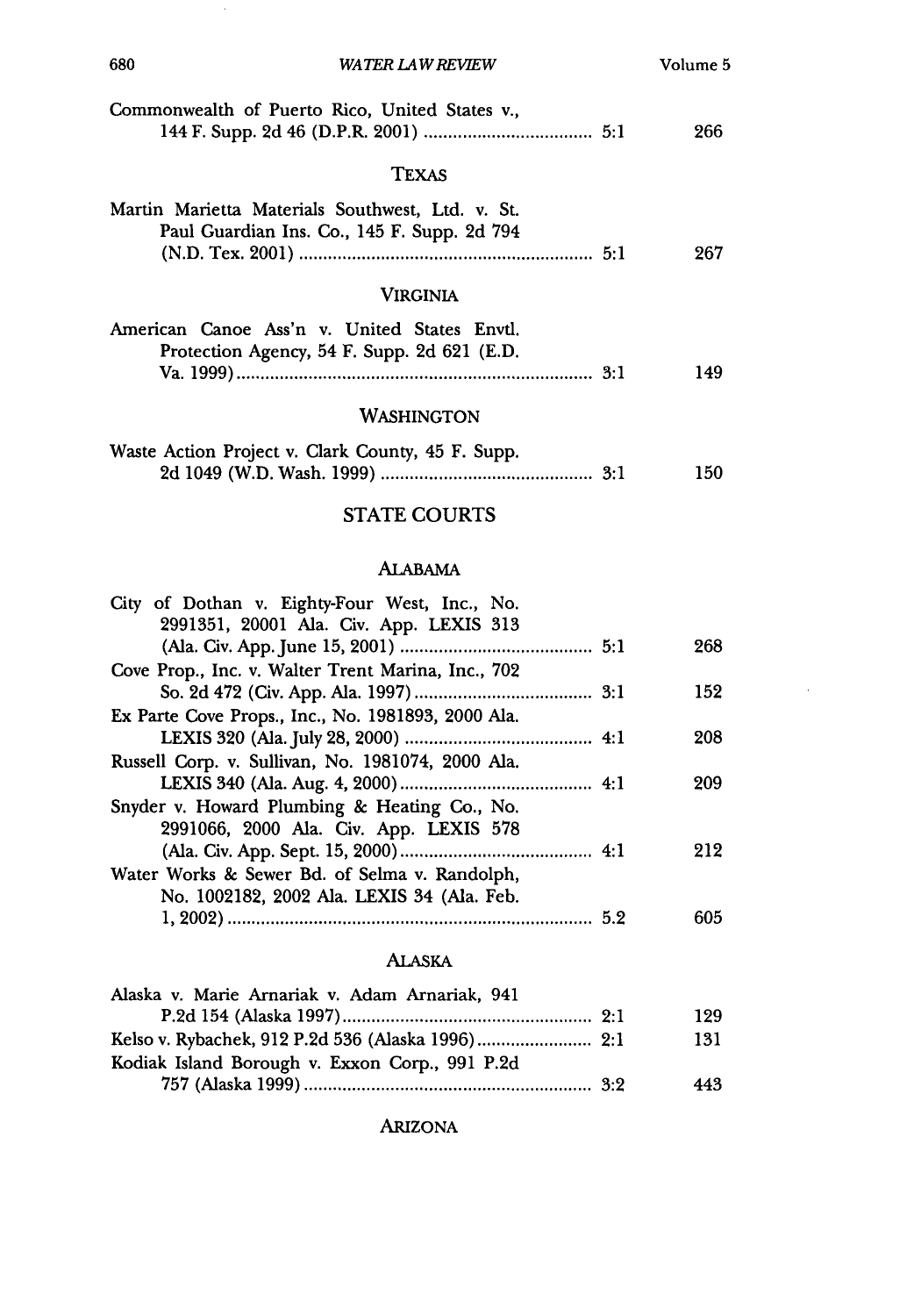#### *INDEX*

| In re Gen. Adjudication of all Rights to Use Water<br>in the Gila River Sys. & Source, 989 P.2d 739 |     |
|-----------------------------------------------------------------------------------------------------|-----|
|                                                                                                     | 445 |
| In re Gen. Adjudication of all Rights to Use Water                                                  |     |
| in the Gila River Sys. & Source, 9 P.3d 1069                                                        |     |
|                                                                                                     | 213 |
| In re Gen. Adjudication of All Rights to Use Water                                                  |     |
| in the Gila River Sys., 35 P.3d 68 (Ariz. 2001) 5:2                                                 | 607 |
| San Carlos Apache Tribe v. Maricopa Superior                                                        |     |
| Court, No. CV-95-0161-SA 1999 WL 4128                                                               |     |
|                                                                                                     | 325 |

# ARKANSAS

| Whisenhunt v. Bee Branch Water Ass'n, No. CA 99- |     |
|--------------------------------------------------|-----|
| 165, 2000 Ark. App. LEXIS 297 (Ark. Ct.          |     |
|                                                  | 215 |
| White v. J.H. Hamlen & Son Co., 1 S.W.3d 464     |     |
|                                                  | 446 |

### **CALIFORNIA**

| Bolsa Chica Land Trust v. Superior Court of San<br>Diego County, 83 Cal. Rptr. 2d 850 (Cal. Ct. | 153 |
|-------------------------------------------------------------------------------------------------|-----|
| County of Amador v. El Dorado County Water<br>Agency, 91 Cal. Rptr. 2d 66 (Cal. Ct. App.        |     |
|                                                                                                 | 447 |
| County of Del Norte v. Crescent City, 84 Cal. Rptr.                                             |     |
|                                                                                                 | 155 |
| County of San Joaquin v. State Water Resources<br>Control Board, 63 Cal. Rptr. 2d 277 (Cal. Ct. |     |
|                                                                                                 | 134 |
| Deltakeeper v. Oakdale Irrigation Dist., No.<br>C035745, 2001 Cal. App. LEXIS 3687 (Cal.        |     |
|                                                                                                 | 608 |
| Equilon Enters., L.L.C. v. Consumer Cause, Inc.,<br>102 Cal. Rptr. 2d 371 (Cal. Ct. App. 2000), |     |
|                                                                                                 | 490 |
| Galante Vineyards v. Monterey Peninsula Water<br>Management District, 60 Cal. App. 4th 1109     |     |
|                                                                                                 | 132 |
| Hartwell Corp. v. Superior Court, 38 P.3d 1098                                                  |     |
|                                                                                                 | 610 |
| Paterno v. California, 87 Cal.Rptr.2d 754 (Cal. Ct.                                             |     |
|                                                                                                 | 156 |
| Planning & Conservation League v. Dep't of Water                                                |     |
| Res., 100 Cal. Rptr. 2d 173 (Cal. Ct. App.                                                      |     |
|                                                                                                 | 216 |

 $\sim$ 

 $\sim$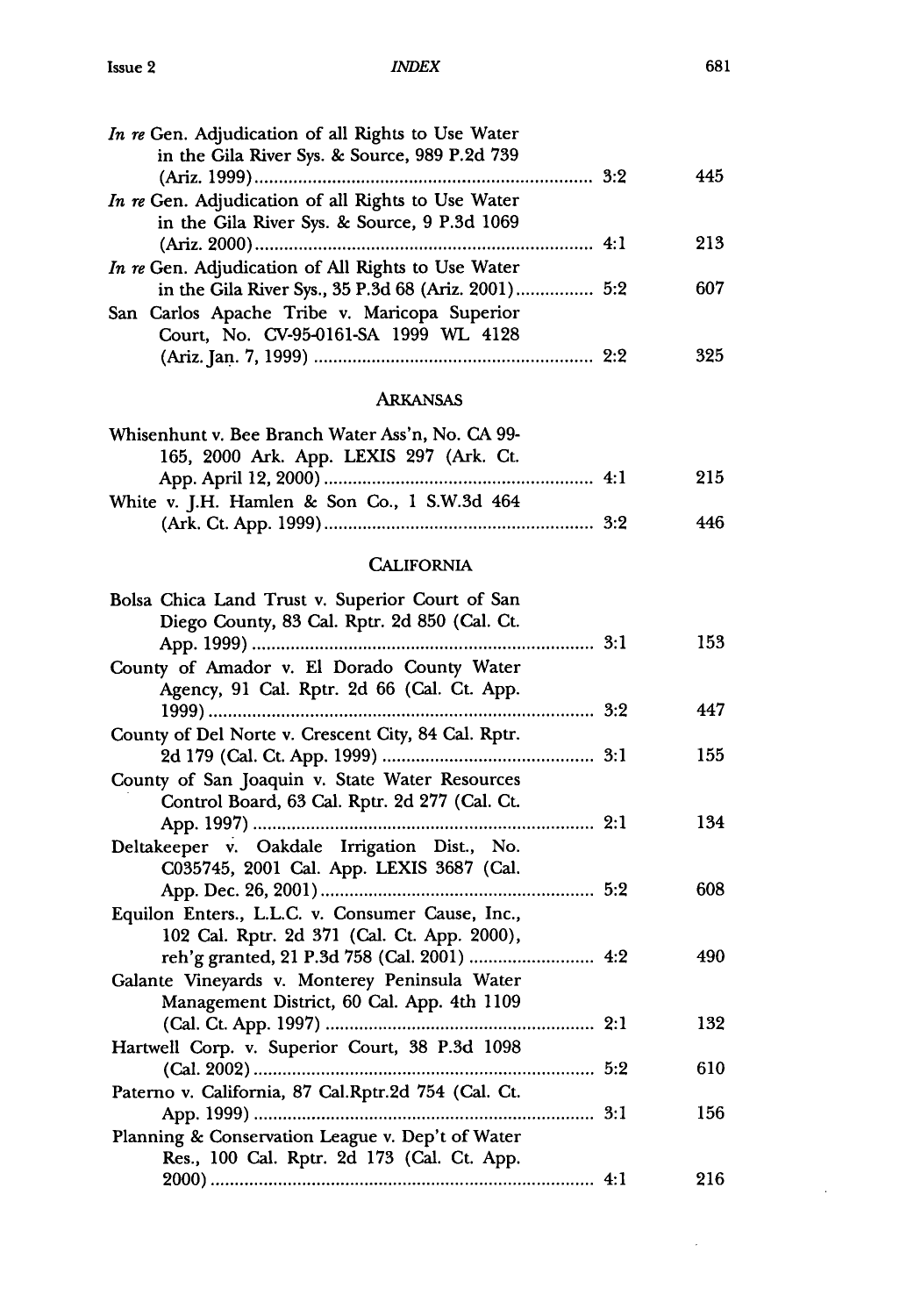| San Luis Coastal Unified Sch. Dist. v. City of Morro                                             |     |  |
|--------------------------------------------------------------------------------------------------|-----|--|
| Bay, 97 Cal. Rptr. 2d 323 (Cal. Ct. App.                                                         | 218 |  |
| Santa Barbara Pistachio Ranch v. Chowchilla Water<br>Dist., 105 Cal Rptr. 2d 856 (Cal. Ct. App.  |     |  |
|                                                                                                  | 270 |  |
| <b>COLORADO</b>                                                                                  |     |  |
| Baseline Farms Two, LLP v. Hennings, 26 P.3d                                                     | 273 |  |
| of County Comm'rs v. Crystal Creek<br>Bd.<br>Homeowner's Ass'n, 14 P.3d 325 (Colo.               |     |  |
| Chatfield East Well Co., Ltd. v. Chatfield East                                                  | 219 |  |
| Property Owners Ass'n, 956 P.2d 1260 (Colo.                                                      | 135 |  |
| City of Grand Junction v. City and County of                                                     | 137 |  |
| City of Lafayette v. New Anderson Ditch Co., 962                                                 | 331 |  |
| Dallas Creek Water Co. v. Huey, 933 P.2d 27 (Colo.                                               | 332 |  |
| Eagle Peak Farms, Ltd. v. Lost Creek Ground Water<br>Management Dist., No. 98CA1518, 1999 WL     |     |  |
| 771014 (Colo. Ct. App. Sept. 30, 1999)  3:1<br>Empire Lodge Homeowners' Assoc. v. Moyer, 39      | 158 |  |
| Farmers' High Line Canal and Reservoir Co. v. City                                               | 611 |  |
| of Golden, No. 97SA343 slip op. at 1 (Colo.                                                      | 326 |  |
| Farmers' Reservoir & Irrigation Co. v. Consolidated<br>Mutual Water Co., No. 00SA229 (Colo. Oct. |     |  |
| Haystack Ranch, L.L.C. v. Fazzio, 997 P.2d 548                                                   | 271 |  |
|                                                                                                  | 223 |  |
| Left Hand Ditch Co. v. Hill, 933 P.2d 1 (Colo.                                                   | 334 |  |
| Mount Emmons Mining Co. v. Crested Butte, 40                                                     | 614 |  |
| Mun. Subdist., N. Colo. Water Conservancy Dist. v.<br>Getty Oil Exploration Co., 997 P.2d 557    |     |  |
| Mun. Subdist., N. Colo. Water Conservancy Dist. v.                                               | 221 |  |
|                                                                                                  | 450 |  |
|                                                                                                  | 139 |  |
|                                                                                                  | 333 |  |
| Roaring Fork Club, L.P. v. St. Jude's Co., 36 P.3d                                               | 615 |  |

 $\bar{\mathbf{r}}$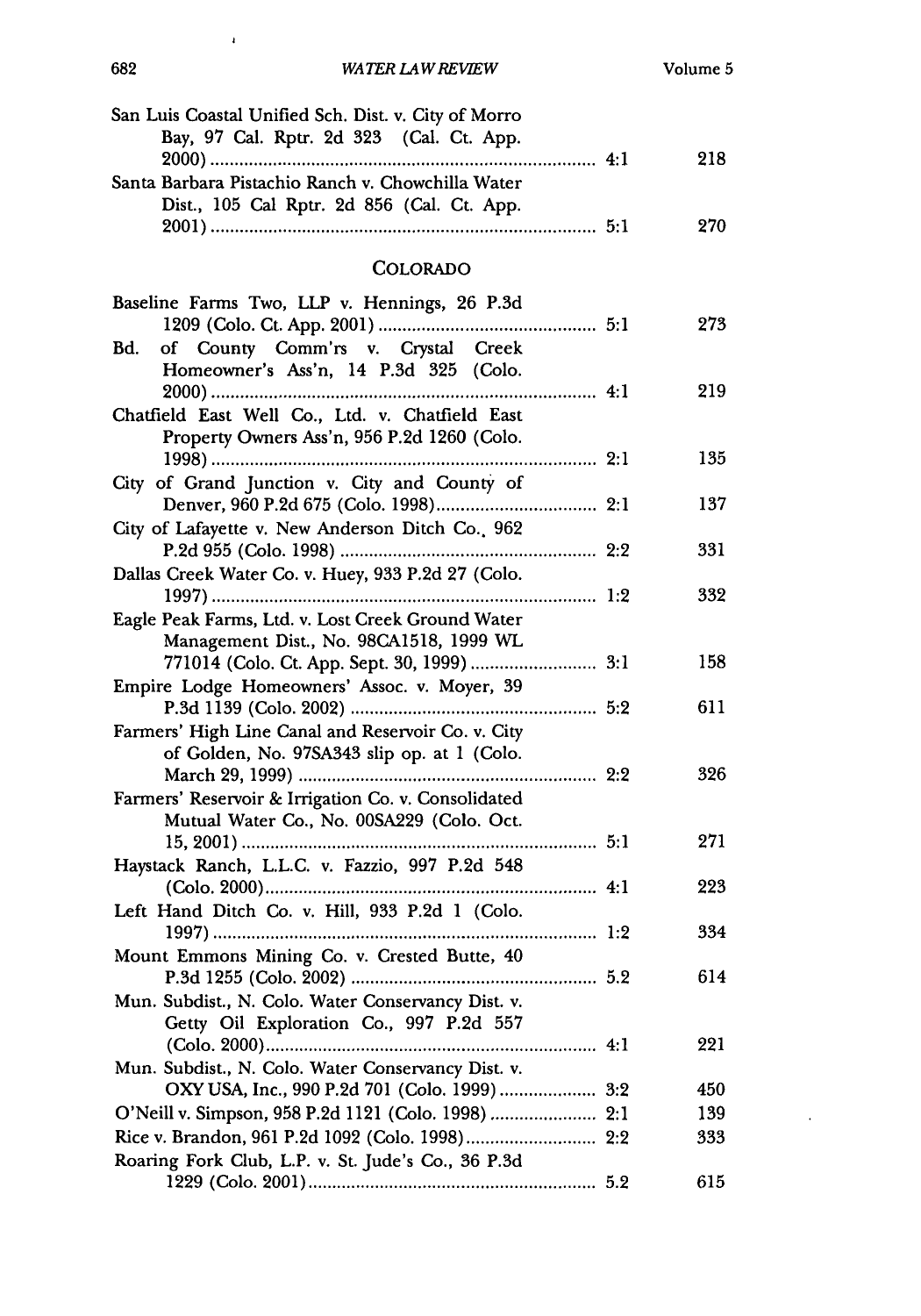$\bar{a}$ 

#### *INDEX*

| Santa Fe Trial Ranches Property Owners Ass'n v.    |     |
|----------------------------------------------------|-----|
|                                                    | 451 |
| Shirola v. Turkey Cañon Ranch Ltd. Liab. Co., 937  |     |
|                                                    | 335 |
| Strole v. Guymon, 37 P.3d 529 (Colo. Ct. App.      |     |
|                                                    | 613 |
| In re Title, Ballot Title & Submission Clause v.   |     |
|                                                    | 330 |
| Upper Black Squirrel Creek Ground Water Mgmt.      |     |
| Dist. v. Goss, 993 P.2d 1177 (Colo. 2000)  4:1     | 225 |
| USI Properties East, Inc. v. Simpson, 938 P.2d 168 |     |
|                                                    | 335 |
| In re Water Rights of Park County Sportsmen's      |     |
| Ranch LLP v. Bargas, 986 P.2d 262 (Colo.           |     |
|                                                    | 453 |
| Watson v. Vouga Reservoir Ass'n., 969 P.2d 815     |     |
|                                                    | 336 |
| Williams v. Midway Ranches Property Owners         |     |
|                                                    | 337 |

### **CONNECTICUT**

| Albahary v. City of Bristol, No. CV 970482781, 1999   |     |
|-------------------------------------------------------|-----|
|                                                       | 159 |
| Branhaven Plaza, L.L.C. v. Inland Wetlands            |     |
|                                                       | 455 |
| City of Waterbury v. Town of Washington, No.          |     |
| X01UWYCV 970140886, 2000 Conn. Super.                 |     |
| LEXIS 1161 (Conn. Super. Ct. May 1, 2000)  4:1        | 226 |
| Dineen v. Woodbury Inland Wetlands Agency, No.        |     |
| CV 980150299S, 2000 Conn. Super. LEXIS                |     |
| 2247 (Conn. Super. Ct. Aug. 30, 2000)  4:1            | 228 |
| Fish Unlimited v. N.E. Utils. Serv. Co., 755 A.2d 860 |     |
|                                                       | 229 |
| Hartt v. Schwartz, No. CV 920331912S, 1997 WL         |     |
| 625467, at *1 (Conn. Super. Ct. Sept. 30,             |     |
|                                                       | 140 |
| McNee v. Town of Newton Conservation Comm'n,          |     |
| No. CV000338817S, 2000 Conn. Super.                   |     |
| LEXIS 3178 (Conn. Super. Ct. Nov. 27,                 |     |
|                                                       | 492 |
| Middlefield Citizens Action, Inc. v. Middlefield      |     |
| Inland Wetland, Nos. 82372, 85259, 82830,             |     |
| 83209, 1999 WL 195882 (Conn. Super. Ct.               |     |
|                                                       | 160 |
| Peck v. Edelman, No. CV 97056833S, 2000 Conn.         |     |
| Super. LEXIS 1903 (Conn. Super. Ct. July              |     |
|                                                       | 231 |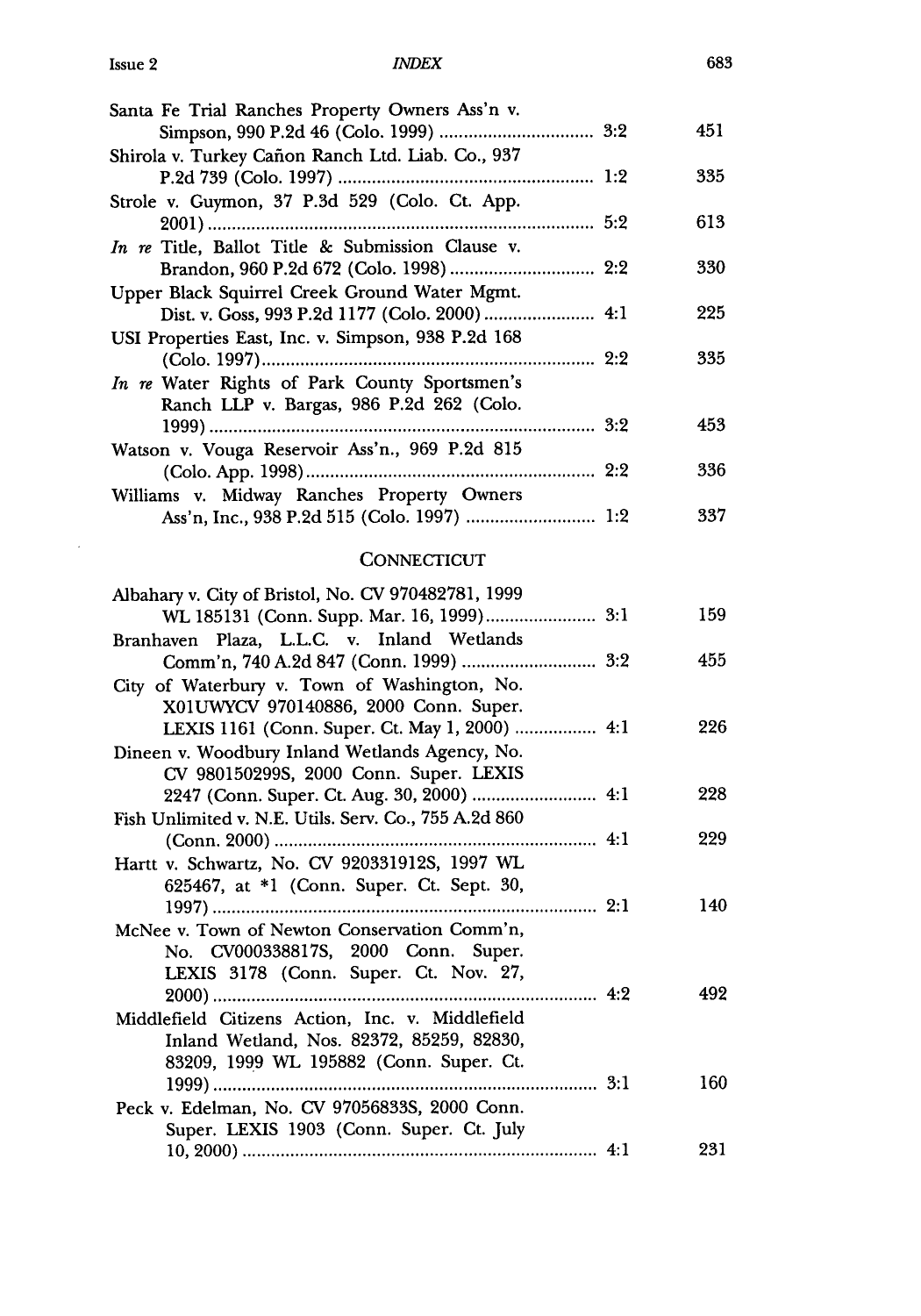| Queach Corp. v. Inland Wetlands Comm'n, No.<br>430078, 2000 Conn. Super. LEXIS 2283       |     |     |
|-------------------------------------------------------------------------------------------|-----|-----|
| Reynolds v. City of Bristol, No. CV 970482675, 1999                                       |     | 232 |
| WL 240064 (Conn. Super. Ct. March 29,                                                     |     | 161 |
| Wood v. Somers Zoning Bd. of Appeals, No.<br>CV970063972S, 1999 WL 1013118 (Conn.         |     |     |
|                                                                                           | 3.2 | 457 |
| Wood v. Zoning Bd. of Appeals., 784 A.2d 354                                              |     | 617 |
| <b>DISTRICT OF COLUMBIA</b>                                                               |     |     |
| Jubilee Hous., Inc. v. Dist. of Columbia Water and                                        |     | 274 |
| <b>FLORIDA</b>                                                                            |     |     |
| Barley v. S. Fla. Water Mgmt. Dist., 766 So. 2d 433                                       |     |     |
|                                                                                           |     | 233 |
| Brevard County v. A. Duda & Sons, Inc., 742 So. 2d                                        |     |     |
|                                                                                           |     | 458 |
| City of Tallahassee v. Thompson Trust, 771 So. 2d                                         |     |     |
|                                                                                           |     | 494 |
| City of West Palm Beach v. Board of Trustees of the                                       |     |     |
| Internal Improvement Trust Fund, Nos.<br>93,821, 1999 WL 731654 (Fla. Sept. 9, 1999)  3:1 |     | 162 |
| Fla. Cities Water Co. v. Fla. PSC, 778 So. 2d 310                                         |     |     |
|                                                                                           |     | 494 |
| Intracoastal North Condominium Ass'n., Inc., v.                                           |     |     |
| Palm Beach County, 698 So.2d 384 (Fla. Dist.                                              |     |     |
| 1:2                                                                                       |     | 339 |
| Millender v. Fla. Dep't of Transp., 774 So. 2d 767                                        |     |     |
|                                                                                           |     | 496 |
| Palm Coast Util. Corp. v. Florida Pub. Serv.                                              |     |     |
| Comm'n, 742 So. 2d 482 (Fla. Dist. Ct. App.<br>3:2<br>1999)                               |     | 459 |
| Quiles v. Boynton Beach, 802 So. 2d 397 (Fla. App.                                        |     |     |
|                                                                                           | 5:2 | 618 |
| S.W. Fla. Water Mgmt. Dist. v. Charlotte County,                                          |     |     |
| 774 So. 2d 903 (Fla. Dist. Ct. App. 2000)  4:2                                            |     | 497 |
| S.W. Fla. Water Mgmt. Dist. v. Save the Manatee                                           |     |     |
| Club, Inc., 773 So. 2d 594 (Fla. Dist. Ct. App.                                           |     |     |
|                                                                                           | 499 |     |
| Tewksbury v. City of Deerfield Beach, No. 98-2673,                                        |     |     |
| 1999 WL 741109 (Fla. App. 4 Dist. Sept. 17,                                               |     | 163 |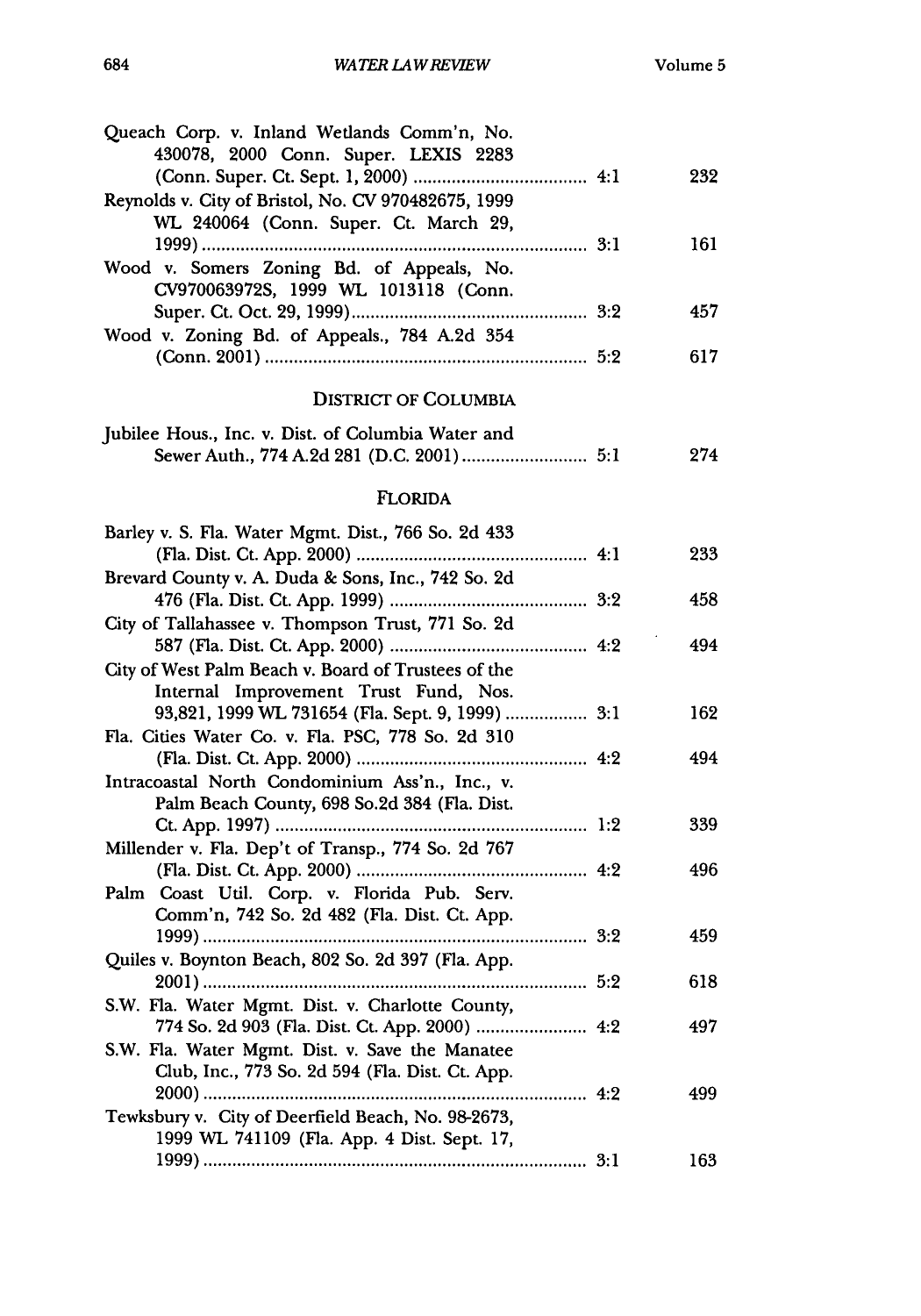#### *1NDEX*

| VLX Props., Inc. v. S. States Utils., Inc., No. 5D99-   |     |
|---------------------------------------------------------|-----|
| 3314, 2000 Fla. App. LEXIS 9251 (Fla. Dist.             |     |
|                                                         | 234 |
| VLX Properties v. S. States Utilities, Inc., 792 So. 2d |     |
|                                                         | 275 |
| Wentworth v. Fla. Dep't of Envtl. Prot., 771 So. 2d     |     |
|                                                         | 500 |
|                                                         |     |

### GEORGIA

| City of Centerville v. City of Warner Robins, 508                                     |     |
|---------------------------------------------------------------------------------------|-----|
|                                                                                       | 337 |
| Givens v. Ichauway, Inc., 493 S.E.2d 148 (Ga. 1997)  2:1                              | 141 |
| Goode v. Mountain Lake Invs., L.L.C., No.<br>S99A01710, 1999 WL 1048240 (Ga. Nov. 22, |     |
|                                                                                       | 461 |
| Rouse v. Georgia Dep't of Natural Resources, No.                                      |     |
| S99A1148, 1999 WL 1048241 (Ga. Nov. 22,                                               |     |
|                                                                                       | 462 |

### HAwAI'I

| Young v. Planning Comm'n of Kaua'i, 974 P.2d 40 |     |
|-------------------------------------------------|-----|
|                                                 | 164 |

# IDAHO

| A & B Irrigation Dist. v. Idaho Conservation           |     |
|--------------------------------------------------------|-----|
|                                                        | 340 |
| City of Challis, United States v., 988 P.2d 1199       |     |
|                                                        | 463 |
| Dupont v. Idaho State Bd. of Land Comm'rs, 7           |     |
|                                                        | 235 |
| Idaho, United States v., 23 P.3d 117 (Idaho 2001)  5:1 | 276 |
| N. Snake Ground Water Dist. v. Gisler (In re SRBA      |     |
| Case No. 39576, Subcase No. 36-00077D), 40             |     |
|                                                        | 619 |
| Potlatch Corp. v. United States, Nos. 24546, 24547,    |     |
| 24548, 24557, 24559 (1999 WL 778325                    |     |
|                                                        | 166 |
| Sagewillow, Inc. v. Idaho Dep't of Water Res., 13      |     |
|                                                        | 237 |
|                                                        | 501 |
| Weaver v. Stafford, 8 P.3d 1234 (Idaho 2000)  4:1      | 238 |
|                                                        |     |

### ILLINOIS

| Independent Trust Corp. v. Chicago Dep't of |  |  |  |  |     |
|---------------------------------------------|--|--|--|--|-----|
|                                             |  |  |  |  | 142 |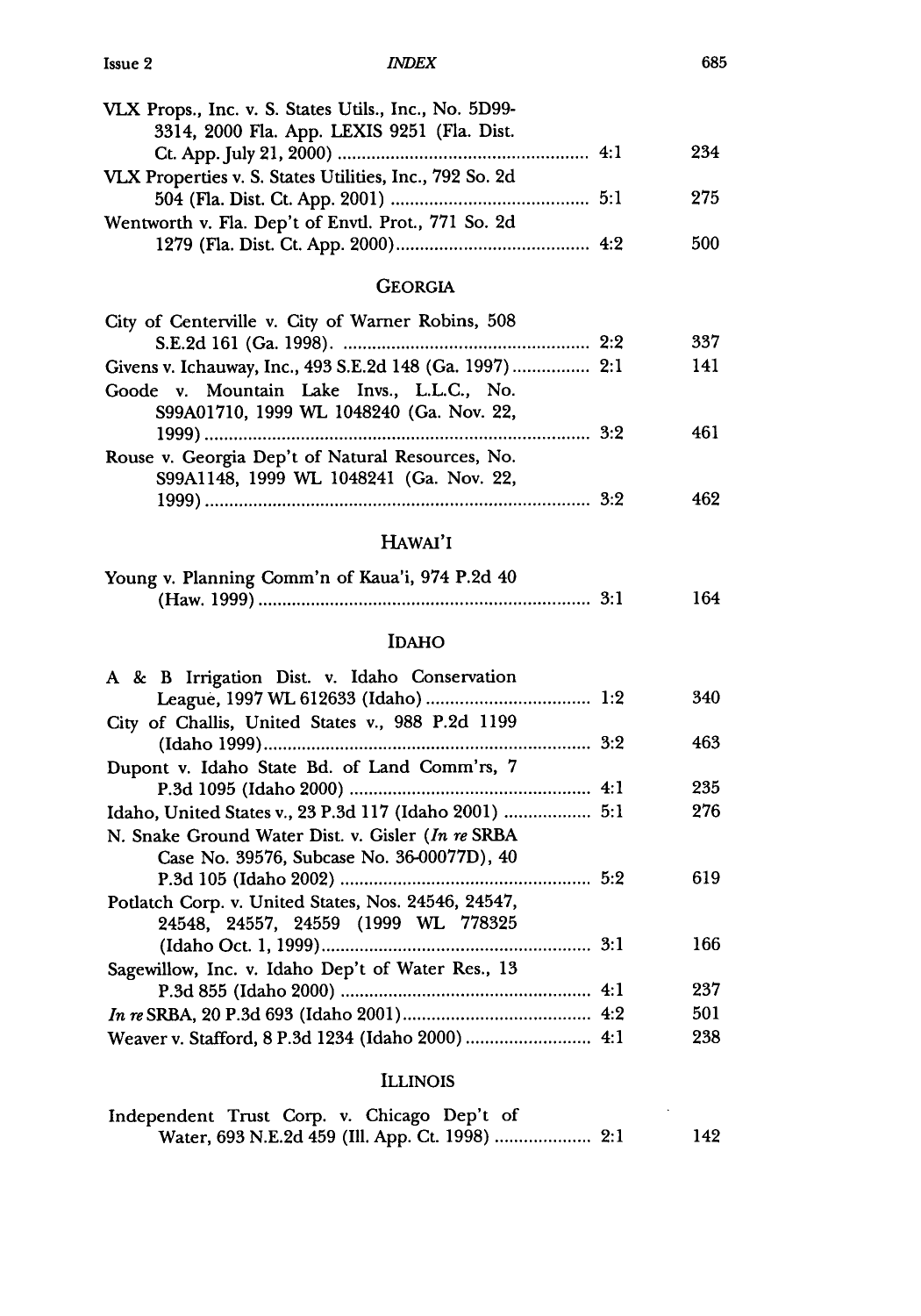| Gernand v. Illinois Commerce Comm'n and<br>Consumers Ill. Water Co., 286 Ill. App. 3d |     |     |
|---------------------------------------------------------------------------------------|-----|-----|
|                                                                                       |     | 143 |
|                                                                                       |     | 621 |
| Ryan v. Stonehedge, Inc., 680 N.E.2d 497 (Ill. App.                                   |     |     |
|                                                                                       |     | 144 |
|                                                                                       |     |     |
| <b>INDIANA</b>                                                                        |     |     |
| Carnahan v. Moriah Property Owners Ass'n, Inc.,                                       |     |     |
|                                                                                       |     | 167 |
| Change to the Established Water Level of Lake of                                      |     |     |
| the Woods v. Ralston, 748 N.E.2d 396 (Ind.                                            |     |     |
|                                                                                       |     | 278 |
| In re Clinton Water Works Rate Schedule Adopted                                       |     |     |
| Sept. 9, 1997, 707 N.E.2d 807 (Ind. Ct. App.                                          |     |     |
|                                                                                       |     | 169 |
| <b>IOWA</b>                                                                           |     |     |
| ACCO Unlimited Corp. v. Johnston, 611 N.W.2d                                          |     |     |
|                                                                                       |     | 240 |
|                                                                                       |     | 169 |
| Organic Techs. Corp. v. Iowa, 609 N.W.2d 809                                          |     |     |
|                                                                                       |     | 241 |
| <b>KANSAS</b>                                                                         |     |     |
|                                                                                       |     |     |
| Moon v. City of Lawrence, 982 P.2d 388 (Kan.                                          |     |     |
|                                                                                       |     | 171 |
| Water District No. 1 v. Mission Hills Country Club,                                   |     |     |
|                                                                                       |     | 338 |
| LOUISIANA                                                                             |     |     |
| Bransford v. Int'l Paper Timberlands Operating                                        |     |     |
|                                                                                       |     | 465 |
| Crump v. Sabine River Auth., 737 So. 2d 720 (La.                                      |     |     |
|                                                                                       | 3:1 | 172 |
| Eubanks v. Bayou D'Arbonne Lake Watershed                                             |     |     |
| Dist., 742 So. 2d 113 (La. Ct. App. 1999)  3:2                                        |     | 466 |
|                                                                                       |     |     |
| MAINE                                                                                 |     |     |
|                                                                                       |     | 340 |
|                                                                                       |     | 174 |
| Trask v. Public Util. Comm'n, 731 A.2d 430 (Me.                                       |     |     |
|                                                                                       |     | 175 |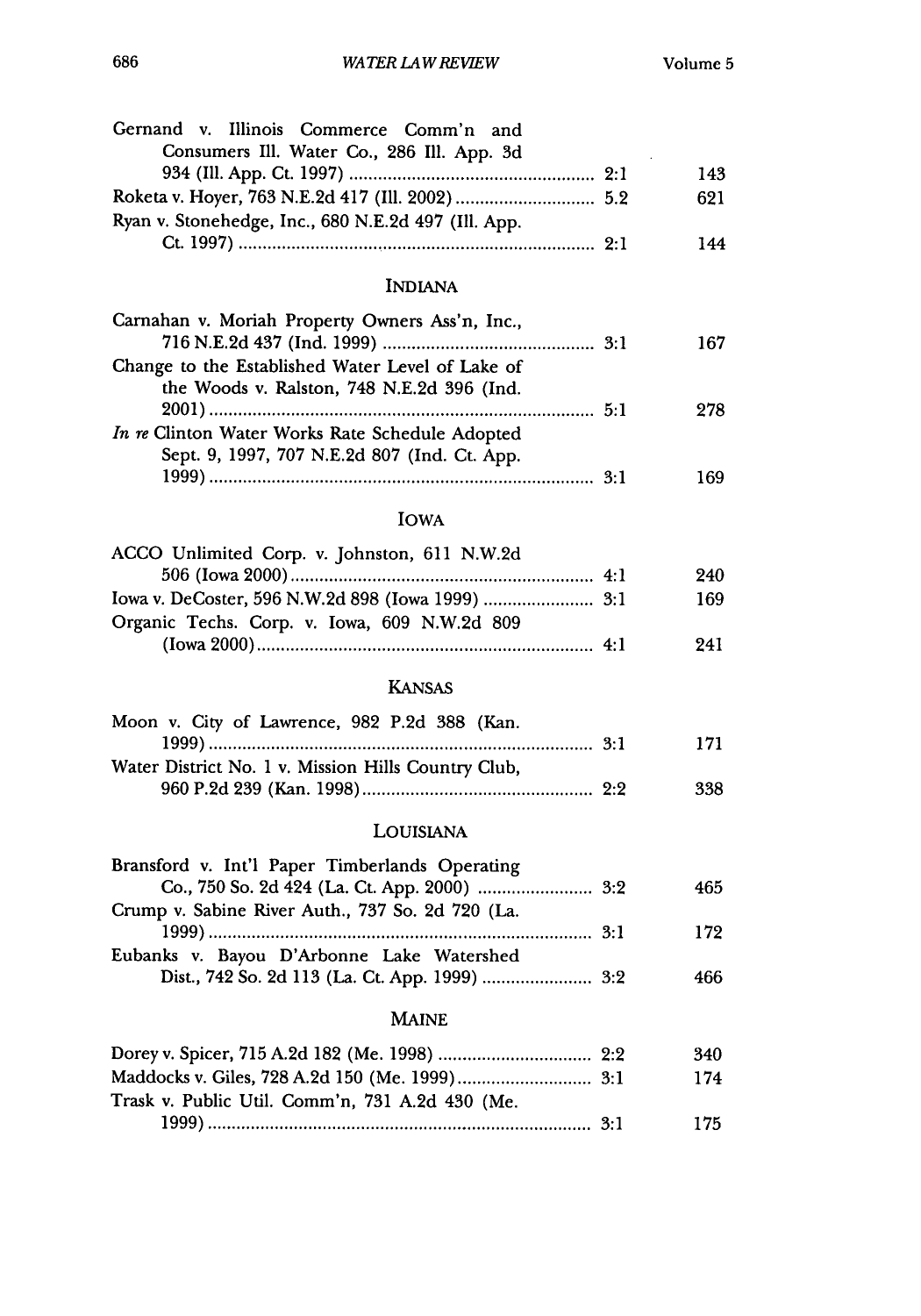$\sim 10$ 

# *INDEX*

# MARYLAND

| A. H. Smith Assoc. Ltd. Part. v. Maryland Dept. of    |     |
|-------------------------------------------------------|-----|
|                                                       | 342 |
| Bucktail, LLC v. County Council, 723 A.2d 440         |     |
|                                                       | 176 |
| Gwynn v. Oursler, 712 A.2d 1072 (Md. Ct. Spec.        |     |
|                                                       | 146 |
|                                                       | 341 |
| Serra v. Maryland Dep't. of the Env't, 758 A.2d       |     |
|                                                       | 244 |
| <b>MASSACHUSETTS</b>                                  |     |
| Enos v. Secretary of the Executive Office of Envtl.   |     |
| Affairs, 719 N.E.2d 874 (Mass. App. Ct. 1999)  3:2    | 467 |
| Fafard v. Conservation Comm'n of Barnstable, 733      |     |
|                                                       | 245 |
| <b>MICHIGAN</b>                                       |     |
| Bolt v. City of Lansing, 561 N.W.2d 423 (Mich.        |     |
|                                                       | 148 |
| K & K Construction, Inc. v. Dep't. of Natural         |     |
|                                                       | 343 |
| <b>MINNESOTA</b>                                      |     |
|                                                       |     |
| Johnson v. City of Eagan, 584 N.W.2d 770 (Minn.       |     |
| Pelican Group of Lakes Improvement Dist. v.           | 345 |
| Minnesota Dep't of Natural Resources, 589             |     |
|                                                       | 177 |
| Town of Fayal v. City of Eveleth, 587 N.W.2d 524      |     |
|                                                       | 178 |
| Zaluckyj v. Rice Creek Watershed Dist., 639 N.W.2d    |     |
|                                                       | 622 |
| <b>MISSISSIPPI</b>                                    |     |
| Cox v. F-S Prestress, Inc., No. 97-CT-01547-SCT,      |     |
|                                                       | 505 |
| Mississippi Sierra Club, Inc. v. Mississippi Dep't of |     |
| Envtl. Quality, No. 1999-SA-02035-SCT, 2001           |     |
|                                                       | 280 |
| Winters v. City of Columbus, 735 So. 2d 1104 (Miss.   |     |
|                                                       | 180 |
| <b>MISSOURI</b>                                       |     |
| In re Application of Osage Water Co., 51 S.W.3d 58    |     |
|                                                       | 624 |

 $\sim$   $\sim$ 

 $\mathcal{A}^{\mathcal{A}}$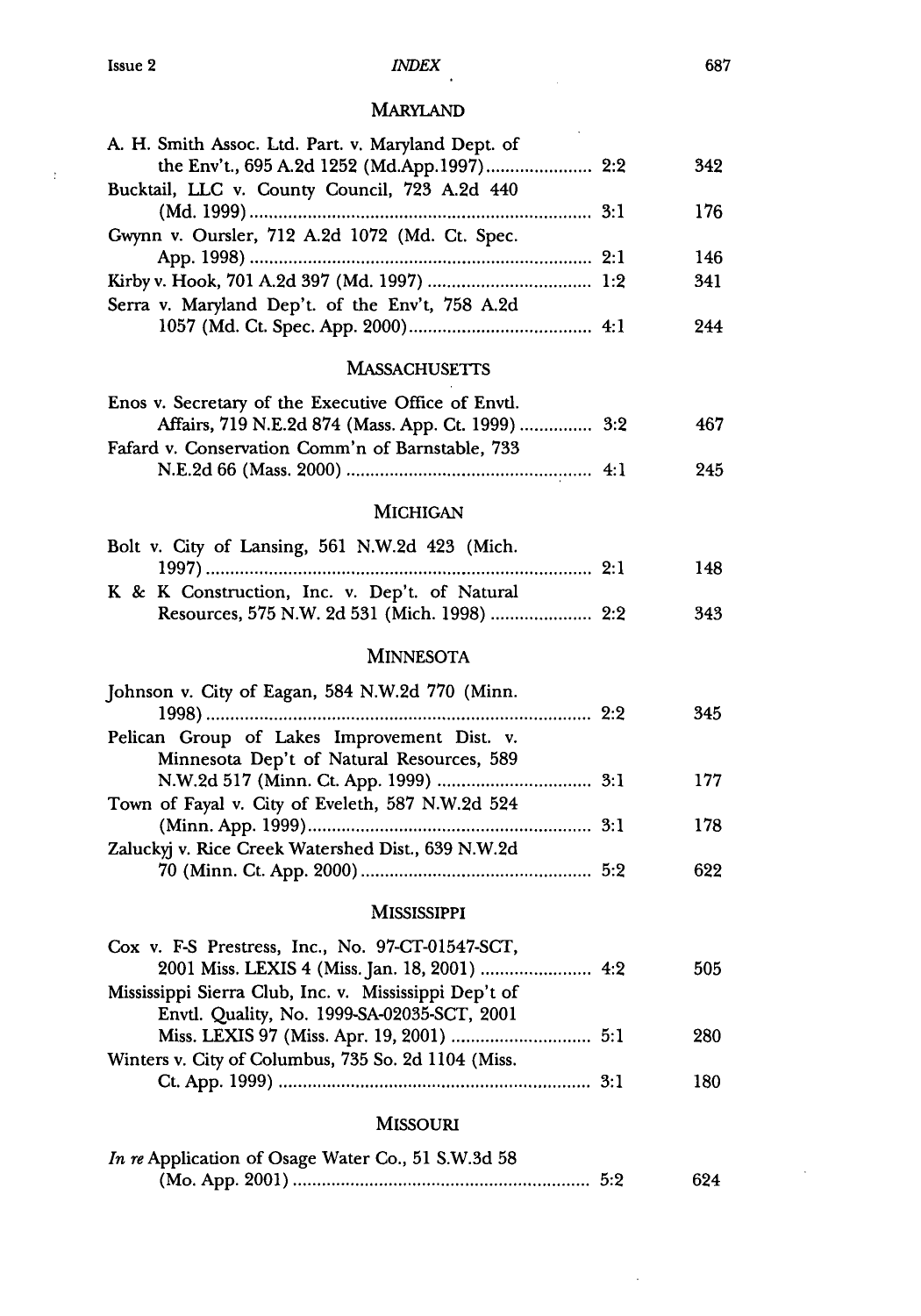| Chance v. Pub. Water Supply Dist., 41 S.W.3d 523                                               | 502 |
|------------------------------------------------------------------------------------------------|-----|
| Rosenfeld v. Thoele, 28 S.W.3d 446 (Mo. Ct. App.                                               |     |
|                                                                                                | 246 |
| Willamette Indus. v. Clean Water Comm'n, 34                                                    | 503 |
| <b>MONTANA</b>                                                                                 |     |
| Axtell v. M.S. Consulting, 955 P.2d 1362 (Mont.                                                |     |
|                                                                                                | 149 |
| Barnes v. Thompson Falls, 979 P.2d 1275 (Mont.                                                 |     |
|                                                                                                | 181 |
| Collins v. Swinger, No. 01-157, 2001 MT 265N                                                   |     |
|                                                                                                | 625 |
| In re Deadman's Basin Water Users Ass'n, 40 P.3d                                               |     |
| Gaudreau v. Clinton Irrigation Dist., 30 P.3d 1070                                             | 628 |
|                                                                                                | 627 |
| <b>NEBRASKA</b>                                                                                |     |
| City of Lincoln v. Cent. Platte Natural Res. Dist.,                                            |     |
|                                                                                                | 631 |
| Hagan v. Upper Republican Nat'l Res. Dist., No. S-<br>99-374, 2001 Neb. LEXIS 35 (Neb. Mar. 2, |     |
|                                                                                                | 506 |
| Jurgensmier Farms, Inc. v. Kearney Cty., No. A-00-<br>564, 2001 WL 968062 (Neb. App. Aug. 28,  |     |
|                                                                                                | 629 |
| Springer v. Kuhns, 571 N.W.2d 323 (Neb. Ct. App.                                               |     |
|                                                                                                | 342 |
| <b>NEVADA</b>                                                                                  |     |
| Desert Irrigation, Ltd. v. State of Nevada, 944 P.2d                                           |     |
|                                                                                                | 343 |
| Mineral County v. State, 20 P.3d 800 (Nev. 2001) 5:1                                           | 283 |
| So. Fork Band Te-Moak Tribe of Western                                                         |     |
| Shoshone Indians of Nevada v. 6th Judicial                                                     |     |
|                                                                                                | 248 |
| State Eng'r, United States v., 27 P.3d 51 (Nev.                                                | 284 |
| Turnipseed v. Truckee-Carson Irrigation Dist., 13                                              |     |
|                                                                                                | 507 |

# NEW HAMPSHIRE

|  |  |  | 346 |
|--|--|--|-----|
|--|--|--|-----|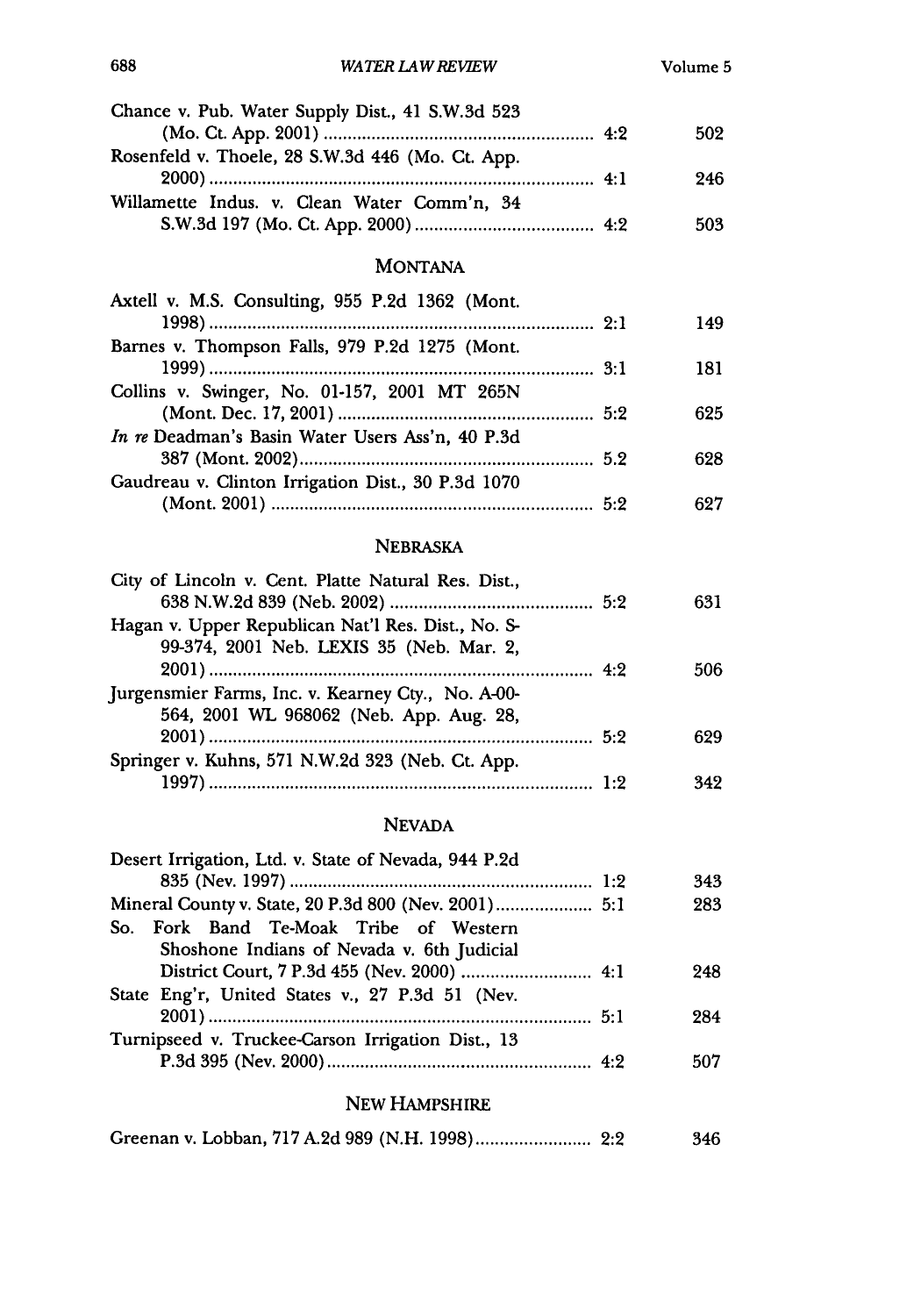$\sim 10^{-1}$ 

 $\ddot{\phantom{a}}$ 

### *INDEX*

| KSC Realty Trust v. Town of Freedom, 772 A.2d                                                                                                             |     | 632 |
|-----------------------------------------------------------------------------------------------------------------------------------------------------------|-----|-----|
| <b>NEW JERSEY</b>                                                                                                                                         |     |     |
| Bubis v. Kassin, 733 A.2d 1232 (N.J. Super. Ct. App.                                                                                                      |     | 183 |
| East Cape May Assoc. v. N.J. Dept. of Envtl. Prot.,                                                                                                       |     | 632 |
| Fed. Pac. Elec. Co. v. N.J. Dep't of Envtl. Prot., 759<br>A.2d 851 (N.J. Super. Ct. App. Div. 2000)  4:1                                                  |     | 249 |
| Lacey Mun. Utils. Auth. v. New Jersey Dep't of<br>Envtl. Protection, 738 A.2d 955 (N.J. 1999)  3:2                                                        |     | 469 |
| Lake Lookover Prop. Owner's Ass'n v. Olsen, 791<br>A.2d 270 (N.J. Super. Ct. App. Div. 2002)  5:2<br>In re Tideland's License, 740 A.2d 1125 (N.J. Super. |     | 634 |
|                                                                                                                                                           |     | 470 |
| <b>NEW MEXICO</b>                                                                                                                                         |     |     |
| Brantley Farms v. Carlsbad Irrigation Dist., 1998                                                                                                         |     | 344 |
| NEW YORK                                                                                                                                                  |     |     |
| Cammon v. City of New York, 700 N.Y.S.2d 110                                                                                                              |     | 472 |
| Guglielmo v. Unanue, 664 N.Y.S.2d 662 (N.Y. App.<br>1:2                                                                                                   |     | 345 |
| Higgins v. Village of Orchard Park, 716 N.Y.S.2d                                                                                                          |     | 509 |
| LaSala v. Terstiege, No. 99-01339, 2000 N.Y. App.<br>Div. LEXIS 10129 (N.Y. App. Div. Oct. 10,                                                            |     | 510 |
| In re Moores Lane Dev. Corp. v. Suffolk County<br>Water Auth., 699 N.Y.S.2d 739 (N.Y. App.                                                                |     |     |
| In re New Rochelle, Inc. v. New York, 712 N.Y.S.2d                                                                                                        |     | 473 |
|                                                                                                                                                           |     | 252 |
| People v. Duell, 698 N.Y.S.2d 87 (N.Y. App. Div.<br>1999)                                                                                                 |     | 471 |
| People v. Grucci, 729 N.Y.S.2d 577 (N.Y. 2001)  5:1<br>Town of Bellmont v. New York State Dep't of Envtl.<br>Conservation, 726 N.Y.S.2d 769 (N.Y. App.    |     | 282 |
|                                                                                                                                                           |     | 281 |
| United Water New Rochelle, Inc. v. City of New<br>York, 687 N.Y.S.2d 576 (N.Y. Sup. Ct. 1999)                                                             | 3:1 | 185 |
| Vinciguerra v. State of New York, 693 N.Y.S. 2d 634                                                                                                       |     | 186 |

689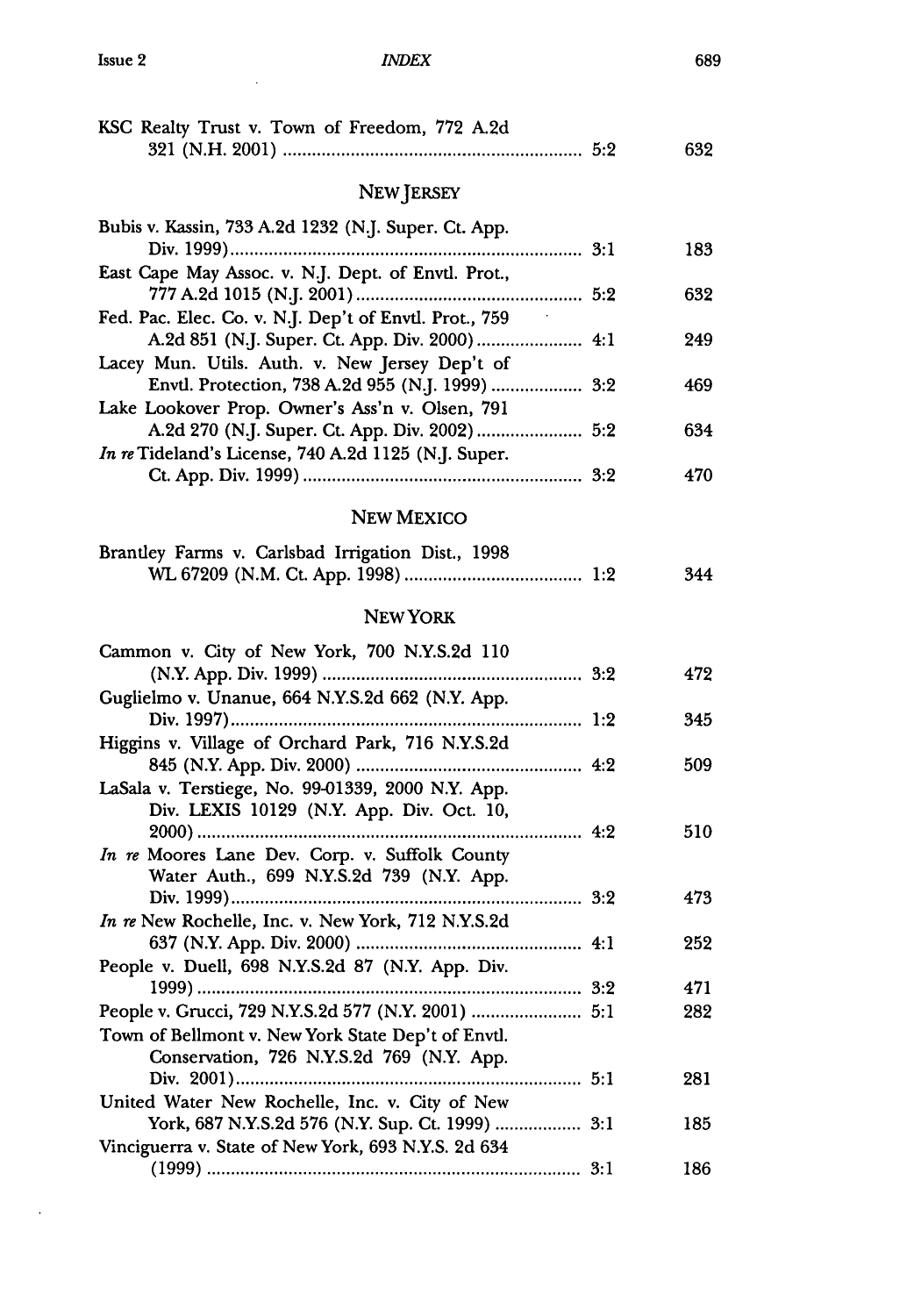| In re Warrensburg Hydro Power Ltd. Partnership,                                          | 474 |
|------------------------------------------------------------------------------------------|-----|
| Water Auth. of W. Nassau County v. Lockheed<br>Martin Corp., 714 N.Y.S.2d 726 (N.Y. App. |     |
|                                                                                          | 510 |
| <b>NORTH CAROLINA</b>                                                                    |     |
| King v. State of North Carolina, 481 S.E.2d 330                                          | 150 |
| Pine Knoll Ass'n v. Cardon, 484 S.E.2d 446 (N.C.                                         |     |
| Shell Island Homeowners Ass'n, Inc. v. Tomlinson,                                        | 151 |
| No. COA98-961, 1999 WL 506986 (N.C. Ct.                                                  | 189 |
| NORTH DAKOTA                                                                             |     |
| Douville v. Pembina County Water Res. Dist., 612                                         | 253 |
| Graber v. Logan County Water Resource Bd., 598                                           | 191 |
| Huber v. Oliver County, 602 N.W.2d 710 (N.D.                                             | 475 |
| Mougey Farms v. Kaspari, 579 N.W.2d 583 (N.D.                                            | 152 |
| State ex rel. Sprynczynatyk v. Mills, 592 N.W.2d 591                                     | 193 |
|                                                                                          |     |
| OHIO                                                                                     |     |
| City of Hudson v. County of Summit, 2001 Ohio<br>App. LEXIS 2601 (Ohio Ct. App. June 13, | 285 |
| City of Northwood v. Wood County Reg'l Water &                                           |     |
|                                                                                          | 194 |
| Collier v. Dorcik, No. 3009-M 2000, 2000 Ohio<br>App. LEXIS 5540 (Ohio Ct. App. Nov. 29, |     |
| Friends of Ottawa River v. Schregardus, No. 98AP-                                        | 512 |

1314, 1999 Ohio App. LEXIS 4236 (Ohio Ct.

Long Beach Association, Inc. v. Jones, 697 N.E.2d

Ormet Primary Aluminum Corp. v. Employees Ins.

Rivers Unlimited, Inc. v. Schregardus, 685 N.E.2d

App. Sept. 16, 1999) **........................................................** 3:2 477

208 (O hio 1998) **..............................................................** 2:2 347

of Waussau, 725 N.E.2d 646 (Ohio 2000) **......................** 4:1 255

603 (O hio M isc. 1997) **....................................................** 2:1 154

#### *WATER LAW REVIEW*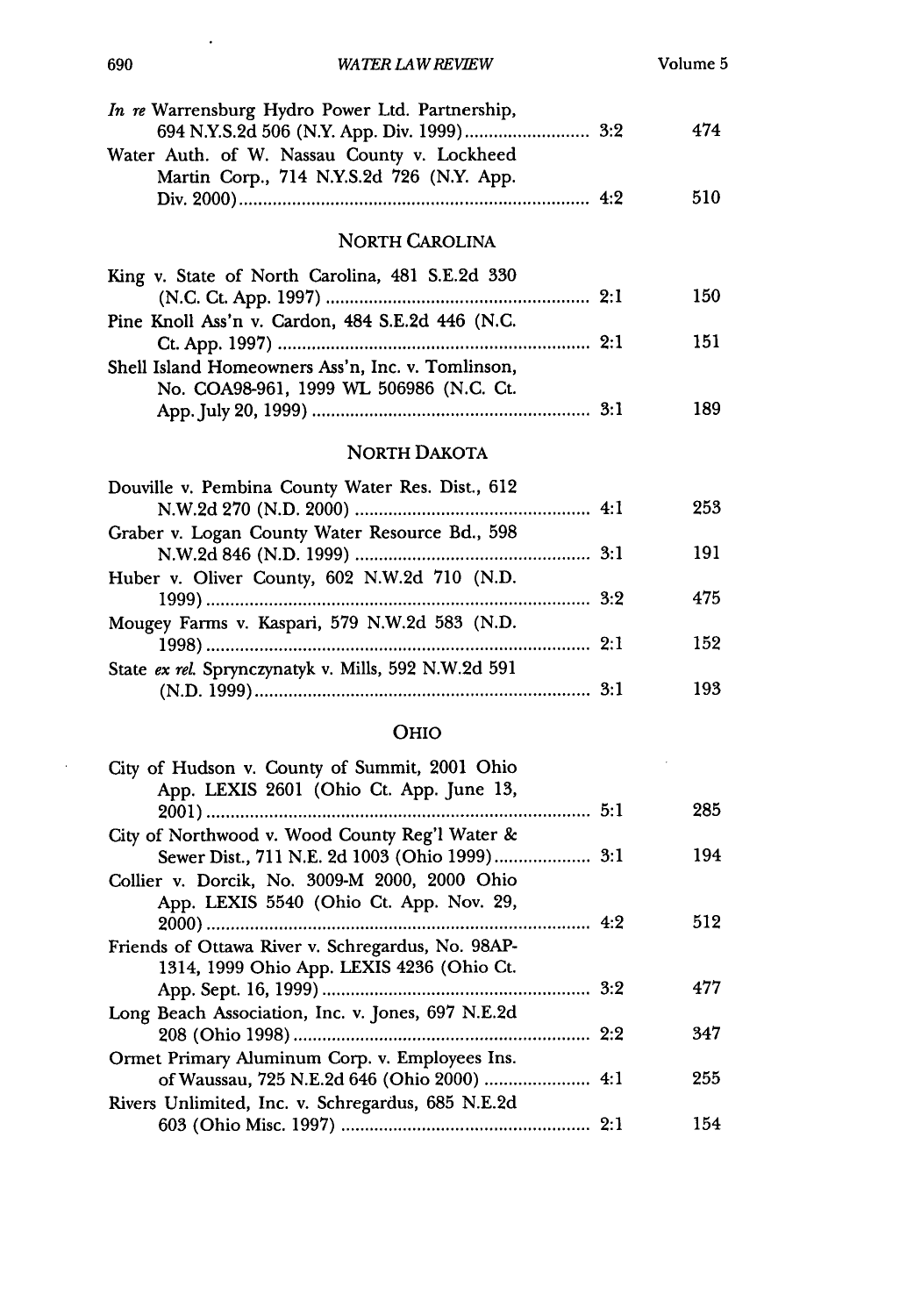### *INrDEX*

| Smith v. City of Avon, No. 99CA007319, 2000 Ohio<br>App. LEXIS 5435, (Ohio Ct. App. Nov. 22,            |     |
|---------------------------------------------------------------------------------------------------------|-----|
|                                                                                                         | 514 |
| <b>OKLAHOMA</b>                                                                                         |     |
| Messer-Bowers Co. v. State, 8 P.3d 877 (Okla. 2000) 4:1                                                 | 257 |
| <b>OREGON</b>                                                                                           |     |
| Becker v. Pieper, 32 P.3d 912 (Ore. App. 2001)  5:2<br>Dayton Prairie Water Ass'n v. Yamhill County, 11 | 635 |
|                                                                                                         | 259 |
| Dority v. Hiller, 986 P.2d 636 (Or. Ct. App. 1999)  3:2<br>Environmental Quality Comm'n v. City of Coos | 484 |
| Kinross Copper Corp. v. State, 981 P.2d 833 (Or.                                                        | 515 |
| Norden v. Oregon, 973 P.2d 910 (Or. Ct. App.                                                            | 195 |
|                                                                                                         | 198 |
|                                                                                                         | 478 |
| Plotkin v. Washington County, 165 Or. App. 246                                                          |     |
| Russell-Smith v. Water Resources Department, 952                                                        | 480 |
|                                                                                                         | 155 |
|                                                                                                         | 483 |
| Shasta View Irrigation Dist. v. Amoco Chems.                                                            |     |
|                                                                                                         | 481 |
| PENNSYLVANIA                                                                                            |     |
| Adams Sanitation Co. v. Department of Envtl.                                                            | 348 |
| International<br>Land<br>Acquisitions,<br>Inc.<br>$\mathbf{v}$ .                                        |     |
| Pennsylvania Pub. Util. Comm., 743 A.2d                                                                 | 486 |
| Lehigh Falls Fishing Club v. Andrejewski, 735 A.2d                                                      | 199 |
| O'Neal v. Department of the Army, 742 A.2d 1095                                                         | 486 |
| Redstone Water Co. v. PUC, No. 531 C.D. 2001,                                                           |     |
| 2001 Pa. Commw. LEXIS 789 (Penn. Oct. 30,                                                               | 636 |
| Segal v. Zoning Hearing Bd., 771 A.2d 90 (Pa.                                                           | 286 |
| Shamnoski v. PG Energy, No. 1274 MDA 1999,                                                              |     |
| 2000 Pa. Super. LEXIS 3428 (Pa. Super. Dec.                                                             |     |
|                                                                                                         | 515 |

691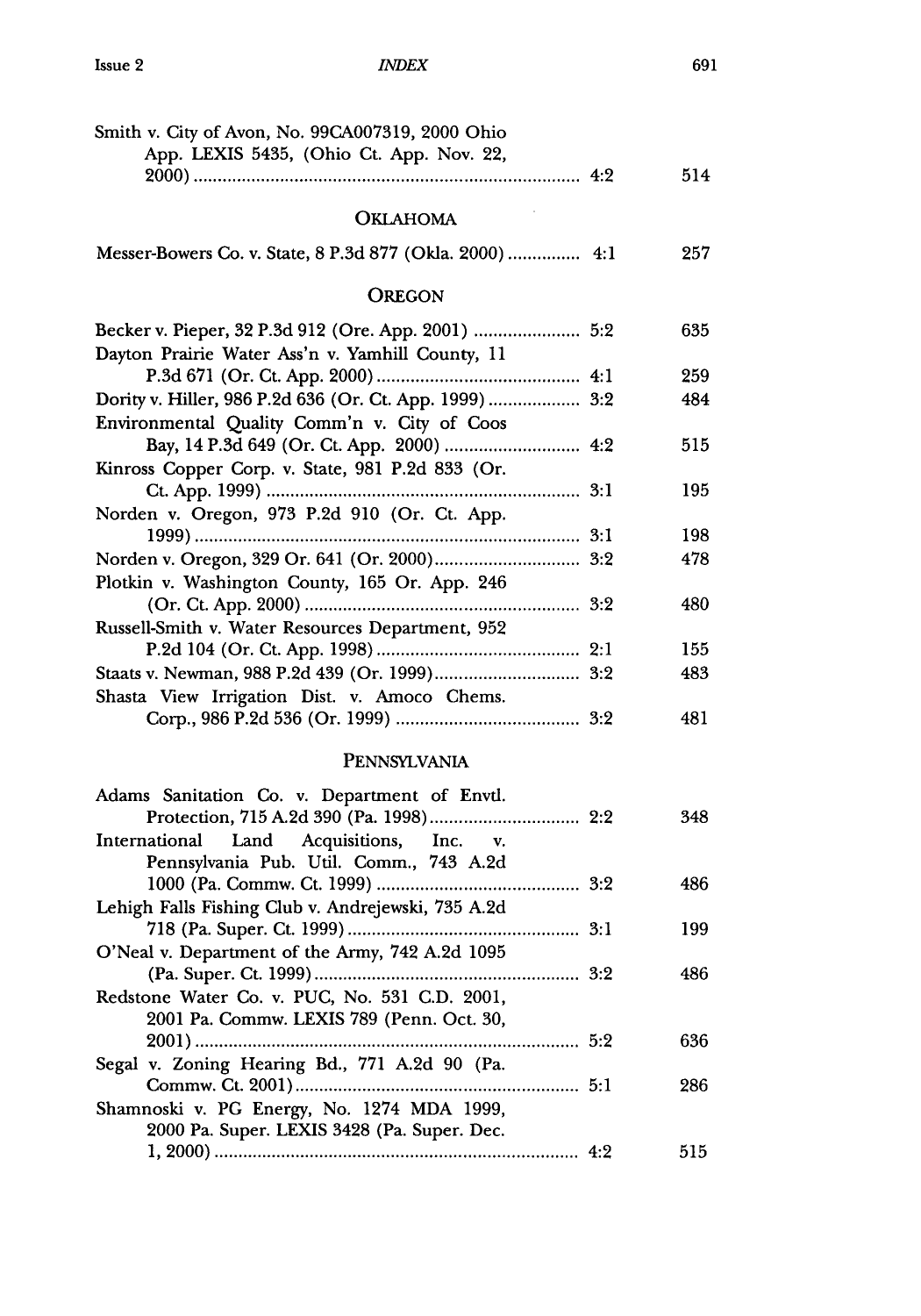| Youst v. Pennsylvania Dep't of Transp., 739 A.2d                                                                                         | 488 |
|------------------------------------------------------------------------------------------------------------------------------------------|-----|
| <b>RHODE ISLAND</b>                                                                                                                      |     |
| R&R Assocs. v. City of Providence Water Supply                                                                                           | 517 |
| Reitsma v. Pascoag Reservoir & Dam, 774 A.2d 826                                                                                         | 288 |
| Town of Lincoln v. City of Pawtucket, 745 A.2d 139                                                                                       | 489 |
| <b>SOUTH CAROLINA</b>                                                                                                                    |     |
| Barnhill v. City of North Myrtle Beach, 511 S.E.2d                                                                                       | 200 |
| <b>SOUTH DAKOTA</b>                                                                                                                      |     |
| Sherburn v. Patterson Farms, Inc., 593 N.W.2d 414<br>Steiner v. County of Marshall, 568 N.W.2d 627                                       | 491 |
|                                                                                                                                          | 346 |
| TENNESSEE                                                                                                                                |     |
| City of Murfreesboro v. Pierce Hardy Real Estate,<br>Inc., No. M2000-00562-COA-R9-CV, 2001<br>Tenn. App. LEXIS 767 (Tenn. App., Oct. 12, |     |
| The Pointe, LLC v. Lake Management Ass'n, Inc.,<br>No. W2000-00211-COA-R3-CV, 2000 Tenn.<br>App. LEXIS 771 (Tenn. Ct. App. November      | 638 |
|                                                                                                                                          | 519 |
| TEXAS                                                                                                                                    |     |
| Bragg v. Edwards Aquifer Auth., No. 00-0436, 2002                                                                                        | 639 |
| Brainard v. State, No. 98-0578, 1999 WL 795545                                                                                           | 201 |
| City of Saginaw v. Carter, 996 S.W.2d 1 (Tex. Ct.                                                                                        |     |
| Domel v. City of Georgetown, 6 S.W.3d 349 (Tex.                                                                                          | 203 |
| Dyegard Land P'ship v. Hoover, No. 2-99-361-CV,                                                                                          | 493 |
| 2001 Tex. App. LEXIS 255 (Tex. App. Jan.                                                                                                 | 520 |
| Freeman v. Cherokee Water Co., 11 S.W.3d 480                                                                                             | 494 |
|                                                                                                                                          |     |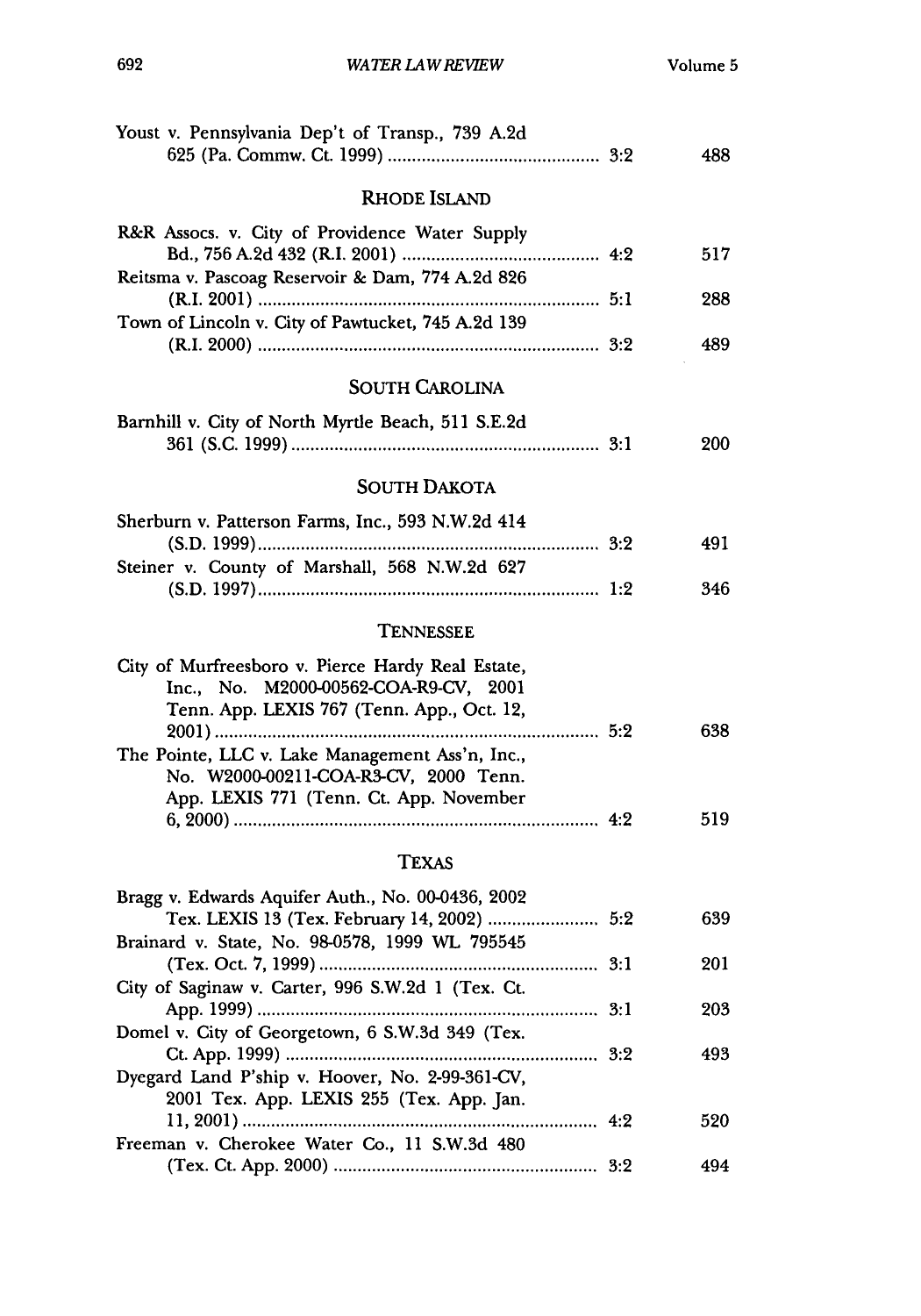### *INDEX*

| Hess v. McLean Feedyard, Inc., No. 07-99-0519-CV,<br>2000 Tex. App. LEXIS 8114 (Tex. Ct. App. |     |
|-----------------------------------------------------------------------------------------------|-----|
|                                                                                               | 521 |
| Larry Koch, Inc. v. Texas Natural Resource                                                    |     |
| Conservation Comm'n, 52 S.W.3d 833 (Tex.                                                      |     |
|                                                                                               | 289 |
| Mendez v. San Benito/Cameron County Drainage                                                  |     |
| Dist. No. 3, 45 S.W.3d 746 (Tex. App. 2001)  5:1                                              | 290 |
| Raburn v. KJI Bluechip Inv., 50 S.W.3d 699 (Tex.                                              |     |
|                                                                                               | 291 |
| Wilson v. Texas Parks & Wildlife Dep't, 8 S.W.3d                                              |     |
|                                                                                               | 499 |
|                                                                                               |     |

## UTAH

| Jensen v. Intermountain Power Agency, 977 P.2d   |     |
|--------------------------------------------------|-----|
|                                                  | 204 |
| Longley v. Leucadia Fin. Corp., 9 P.3d 762 (Utah |     |
|                                                  | 260 |
| Workman v. Brighton Properties, Inc., 976 P.2d   |     |
|                                                  | 205 |

### VERMONT

| Cmty. Nat'l Bank v. State, 782 A.2d 1195 (Vt. 2001)  5:2 | 640 |
|----------------------------------------------------------|-----|
| Town of Groton v. Agency of Natural Resources,           |     |
|                                                          | 292 |
| Vermont Agency of Nat. Resources v. Irish, No. 97-       |     |
|                                                          | 207 |

### VIRGINIA

| 496 |
|-----|
| 523 |
|     |
| 209 |
|     |
| 497 |
|     |
| 156 |
|     |

# WASHINGTON

| Currens v. Sleek, No. 66830-2, 1999 Wash. LEXIS          |     |
|----------------------------------------------------------|-----|
|                                                          | 498 |
| DiBlasi v. City of Seattle, 969 P.2d 10 (Wash. 1998) 2:2 | 353 |
| Halverson v. Skagit County, 983 P.2d 643 (Wash.          |     |
|                                                          | 500 |

 $\sim 10^{-10}$